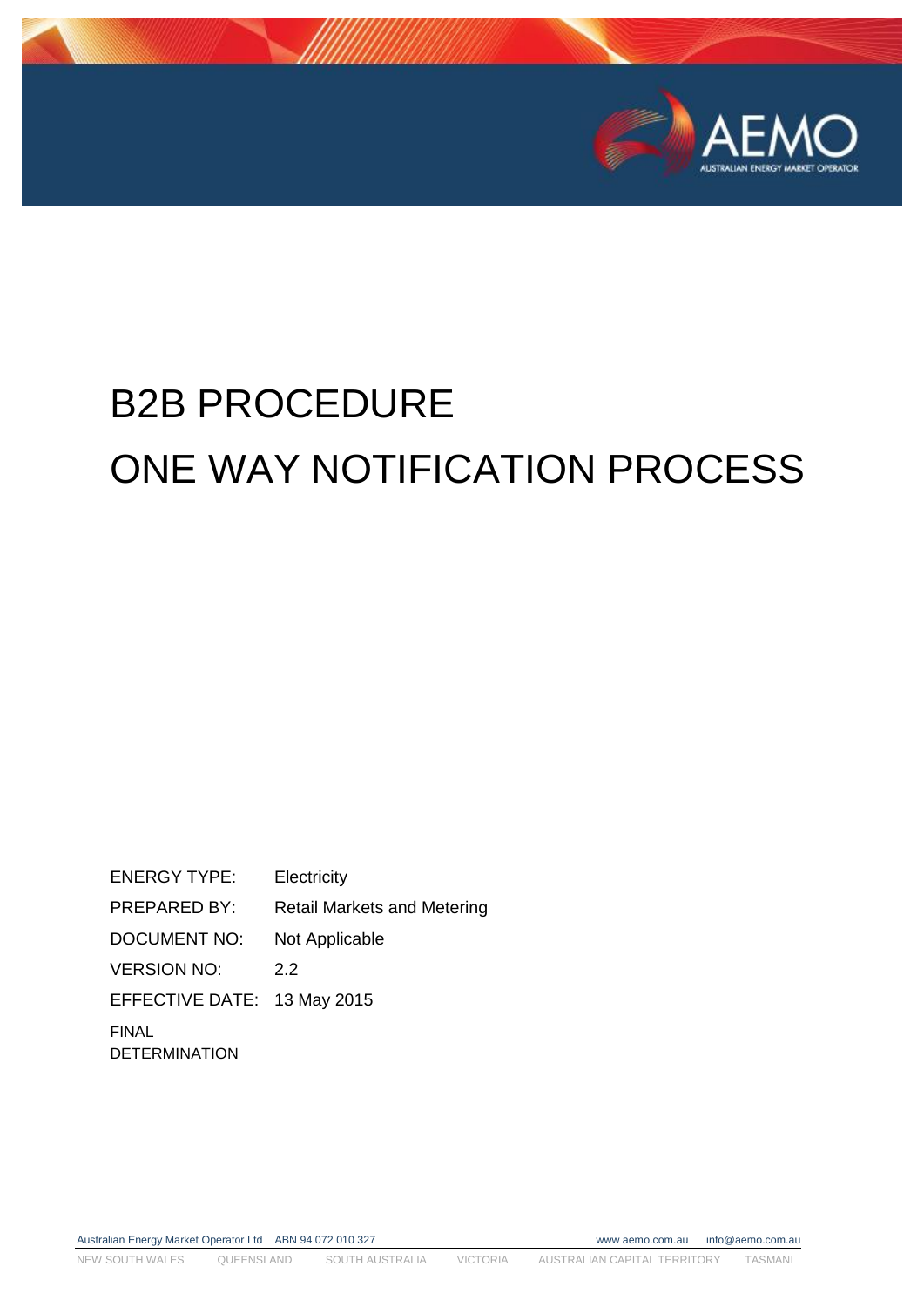#### **Document History**

| <b>Version</b> | <b>Date</b> | Author        | <b>Comments</b>                                                                                                                                                                                                                                                                                                   |
|----------------|-------------|---------------|-------------------------------------------------------------------------------------------------------------------------------------------------------------------------------------------------------------------------------------------------------------------------------------------------------------------|
| 1.5.1          | 27/04/2009  | <b>NEMMCO</b> | Updates following Participant responses/submissions on the initial<br>consultation release.<br>Updates to the MXN Business Rules clause 3.1.1 from Draft<br>Determination consultation.                                                                                                                           |
|                |             |               | Issued as Final Determination (first release).                                                                                                                                                                                                                                                                    |
| 1.6            | 23/06/2009  | <b>NEMMCO</b> | Update the version number and release date to retain version numbering<br>with the other B2B procedures. Changed the publish date to effective date<br>on the front cover.<br>Manifest corrections in section 5.1.1 to align with the aseXML standard<br>and the Build Pack.<br>Published as FINAL Determination. |
| 1.6.1          | 18/08/2009  | <b>AEMO</b>   | Band change from NEMMCO to AEMO. No technical change                                                                                                                                                                                                                                                              |
|                |             |               | Issued as FINAL Determination - effective 25 Novemeber 2009.                                                                                                                                                                                                                                                      |
| 1.7            | 17/03/2010  | <b>AEMO</b>   | Updated version numbers and release date to retain version<br>numbering with other B2B Procedures.                                                                                                                                                                                                                |
|                |             |               | Update Clause 1.7,                                                                                                                                                                                                                                                                                                |
|                |             |               | Updates to Section 5, 5.1 and 5.1.1.                                                                                                                                                                                                                                                                              |
|                |             |               | Move Business Event information to the B2B Procedure Technical<br>Guidelines for B2B Procedures.                                                                                                                                                                                                                  |
|                |             |               | Issued as Final Determination - effective 26 May 2010.                                                                                                                                                                                                                                                            |
| 1.7a           | 15/07/2011  | <b>AEMO</b>   | Updated version number to 1.7a and release date to retain version<br>numbering with other B2B Procedures.                                                                                                                                                                                                         |
|                |             |               | Updated procedure to facilitate further extension of contestability to small<br>business customers in Tasmania.                                                                                                                                                                                                   |
| 1.8            | 15/08/2011  | <b>AEMO</b>   | Updated version numbers and relase dates to retain version<br>numbering with other B2B Procedures.<br>Updates to clause 2.1 and 5.1, manifest correction to clause                                                                                                                                                |
|                |             |               | 3.1.1.<br>Inserted Clause 3.2, 4.2 and 5.1.2.                                                                                                                                                                                                                                                                     |
| 1.9            | 06/11/2012  | <b>AEMO</b>   | Updated version numbers and release date to retain version numbering<br>with other B2B Procedures.<br>Update to clause 1.7 a for Meter Data Providers.                                                                                                                                                            |
| 2.0            | 13/11/2013  | <b>AEMO</b>   | Updated version numbers and release date to retain version numbering<br>with other B2B Procedures.                                                                                                                                                                                                                |
| 2.1            | 15/05/2014  | <b>AEMO</b>   | Updated version numbers and release date to retain version numbering<br>with other B2B Procedures.                                                                                                                                                                                                                |
| 2.2            | 21/11/2014  | <b>AEMO</b>   | Updated version numbers and release date to retain version numbering<br>with other B2B Procedures.                                                                                                                                                                                                                |

#### **Interpretation**

For details of the interpretation of key words, such as addresses, dates, times and field types, refer to the B2B Procedure: Technical Guidelines for B2B Procedures.

#### **Documentation Conventions**

Refer to the B2B Procedure: Technical Guidelines for B2B Procedures for the details of the documentation conventions.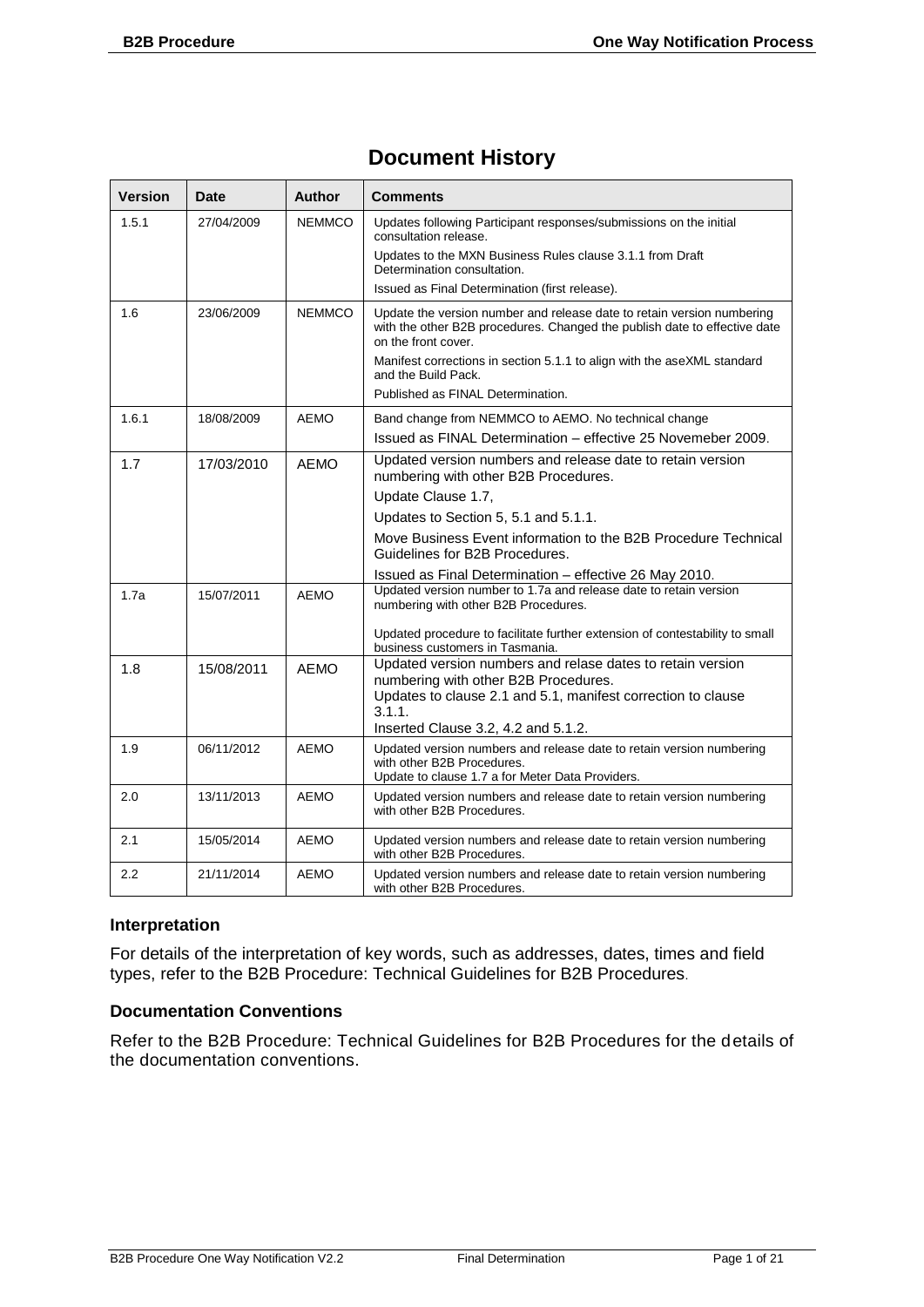## **Table of Contents**

| 1              |  |
|----------------|--|
| 1.1            |  |
| 1.2            |  |
| 1.3            |  |
| 1.4            |  |
| 1.5            |  |
| 1.6            |  |
| 1.7            |  |
| 1.8            |  |
| 1.9            |  |
| 1.10           |  |
| $\overline{2}$ |  |
|                |  |
| 2.1            |  |
| 2.2            |  |
| 2.3            |  |
| 2.4            |  |
| 2.5            |  |
| 3              |  |
| 3.1            |  |
| 3.2            |  |
|                |  |
| 4              |  |
| 4.1            |  |
| 4.2            |  |
|                |  |
| 5              |  |
| 5.1            |  |
| 5.2            |  |
| 5.3            |  |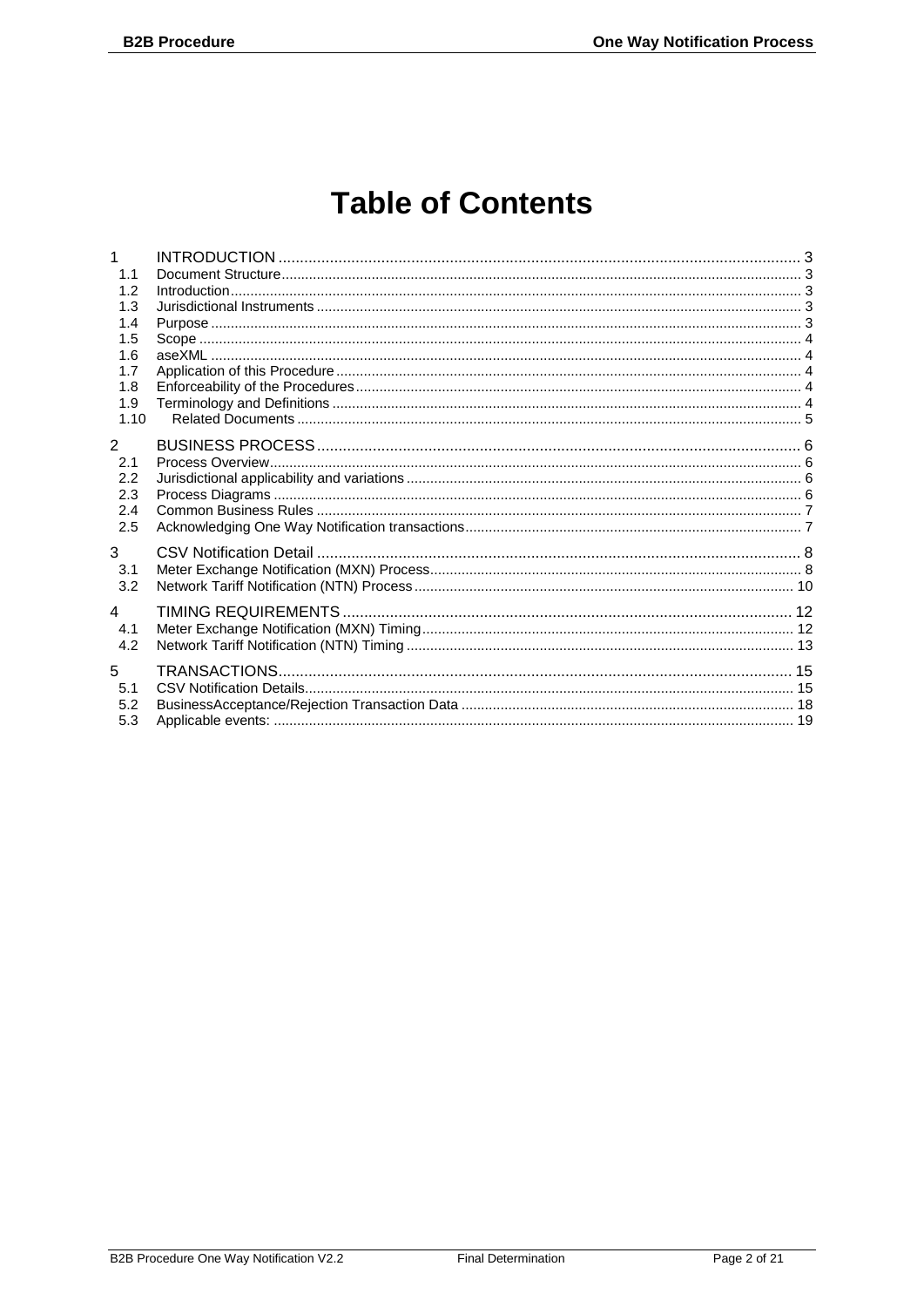#### <span id="page-3-0"></span>**1 INTRODUCTION**

#### <span id="page-3-1"></span>**1.1 Document Structure**

- a. Section One provides an introduction and context to this Procedure.
- b. Section Two describes the high level One Way Notification Process. This section also includes the high level process flows and business rules.
- c. Section Three defines the Business Documents within this Procedure.
- d. Section Four defines the Timing Requirements within this Procedure.
- e. Section Five itemises the Data to be provided within this Procedure.

#### <span id="page-3-2"></span>**1.2 Introduction**

- a. This B2B Procedure: One Way Notification Process ("Procedure") is approved by AEMO in accordance with clause 7.2A.5(a)(1) of the National Electricity Rules ("Rules").
- b. This Procedure may only be amended in accordance with clause 7.2A.3 of the Rules.
- c. In the event of any inconsistency between this Procedure and the Rules, the Rules shall prevail to the extent of the inconsistency.
- d. In the event of any inconsistency between this Procedure and the Metrology Procedure, the Metrology Procedure shall prevail to the extent of the inconsistency.
- e. In the event of any inconsistency between this Procedure and MSATS Procedures, the MSATS Procedures shall prevail to the extent of the inconsistency.
- f. In the event of any inconsistency between this Procedure and the B2B Procedure Technical Delivery Specification or the B2B Procedure Technical Guidelines for B2B Procedures (together referred to as the "B2B Technical Procedures"), unless this Procedure provides otherwise, the relevant B2B Technical Procedures shall prevail to the extent of the inconsistency.
- g. In this Procedure, a capitalised word or phrase has the meaning given to it:
	- 1. in this Procedure;
	- 2. if no meaning is given to it in this Procedure, it is defined in the B2B Procedure Technical Guidelines for B2B Procedures; or
	- 3. if no meaning is given to it in the B2B Procedure Technical Guidelines for B2B Procedures, it is defined in the Rules.
- h. This Procedure shall be interpreted in accordance with the rules of interpretation set out in clause 1.7 of the Rules and the Technical Guidelines for B2B Procedures. Provisions that are placed in a square box coloured grey are provided by way of explanation and to assist readers and do not form any obligation on Participants or affect the interpretation of this Procedure. Provisions that fall within a section entitled "Worked Example" are provided for assistance only and do not form any obligation on the Participants nor do they affect the interpretation of this Procedure.

#### <span id="page-3-3"></span>**1.3 Jurisdictional Instruments**

a. To the extent of any inconsistency between this Procedure and any relevant jurisdictional instrument, the relevant jurisdictional instrument shall prevail to the extent of the inconsistency.

#### <span id="page-3-4"></span>**1.4 Purpose**

- a. This Procedure defines standard processes and transaction data requirements for one way messaging transactions between Market Participants, with which they must comply.
- b. It provides a process where Participants can send messages to other Participants for multiple NMIs in a single transaction.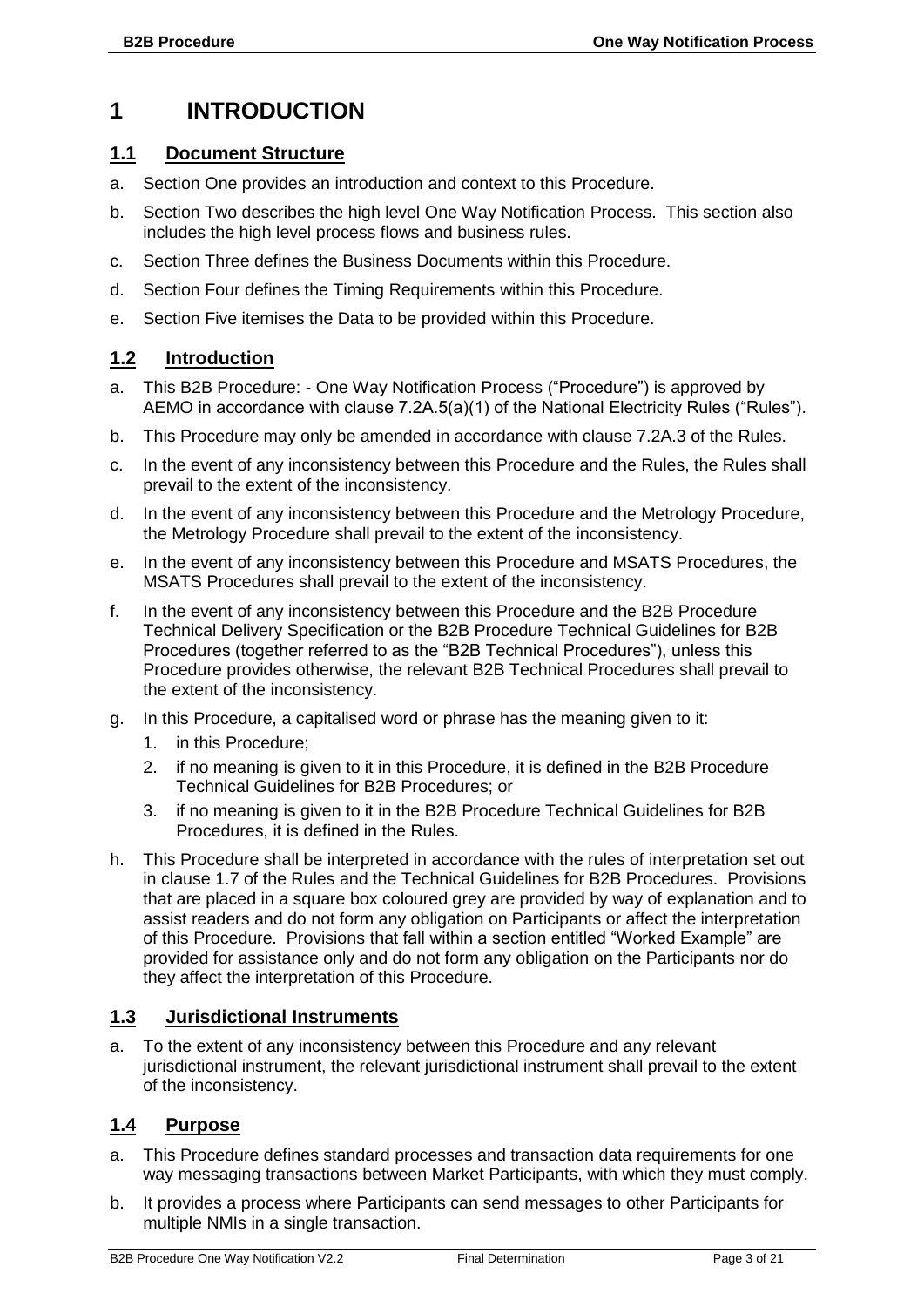#### <span id="page-4-0"></span>**1.5 Scope**

#### **1.5.1 Inclusions**

- a. This Procedure is for Participants to send One Way Notification transactions to other Market Participants, and receive confirmation that the transaction has been received and can be read.
- b. This Procedure is to be used where messaging is required for multiple NMIs in a single transaction.

#### **1.5.2 Exclusions**

- a. This Procedure does not apply to:
	- 1. Communication standards, methods or content, to end use customers.
	- 2. Updating of Customer details, provision of Meter Data, or Service Orders Details. Updating and/or changes are covered in the respective B2B Procedure.
- b. This Procedure shall not be used to replace obligations under the MSATS Procedures, and shall only be used as defined in this document.

#### <span id="page-4-1"></span>**1.6 aseXML**

- a. A Participant must use the agreed industry standard of aseXML messaging to deliver transactions in accordance with this Procedure.
- b. Participants must ensure that any CSVNotificationDetail data provided complies with the specification contained in B2B Procedure Technical Guidelines for B2B Procedures.

#### <span id="page-4-2"></span>**1.7 Application of this Procedure**

- a. As required by clause 7.2A.4(i) of the National Electricity Rules, Local Retailers, Market Customers, Distribution Network Service Providers, AEMO, Metering Data Providers and Metering Providers must comply with this Procedure.
- b. As permitted by clause 7.2A.4(k) of the National Electricity Rules, Local Retailers, Market Customers and Distribution Network Service Providers may on such terms and conditions as agreed between them communicate a B2B Communication on a basis other than as set out in this Procedure, in which case the parties to the agreement need not comply with this Procedure to the extent that the terms and conditions agreed between them are inconsistent with this Procedure.

#### <span id="page-4-3"></span>**1.8 Enforceability of the Procedures**

a. The Procedure is enforceable by the Australian Energy Regulator in accordance with its powers under section 15 of the National Electricity Law.

#### <span id="page-4-4"></span>**1.9 Terminology and Definitions**

#### **1.9.1 Terminology**

- a. In this Procedure:
	- 1. The term "Participant" is limited in its meaning and is not as defined in the Technical Guidelines for B2B Procedures. In this Procedure Participant refers to a party initiating or receiving a OneWayNotification transaction. A Participant may be any one of, LR, FRMP, Retailer, DNSP, MP, or MDP.
	- 2. The term *CSVNotificationDetail* is defined as the data payload. Each message type will have a unique *CSVNotificationDetail* structure and content as defined in section 5 of this document.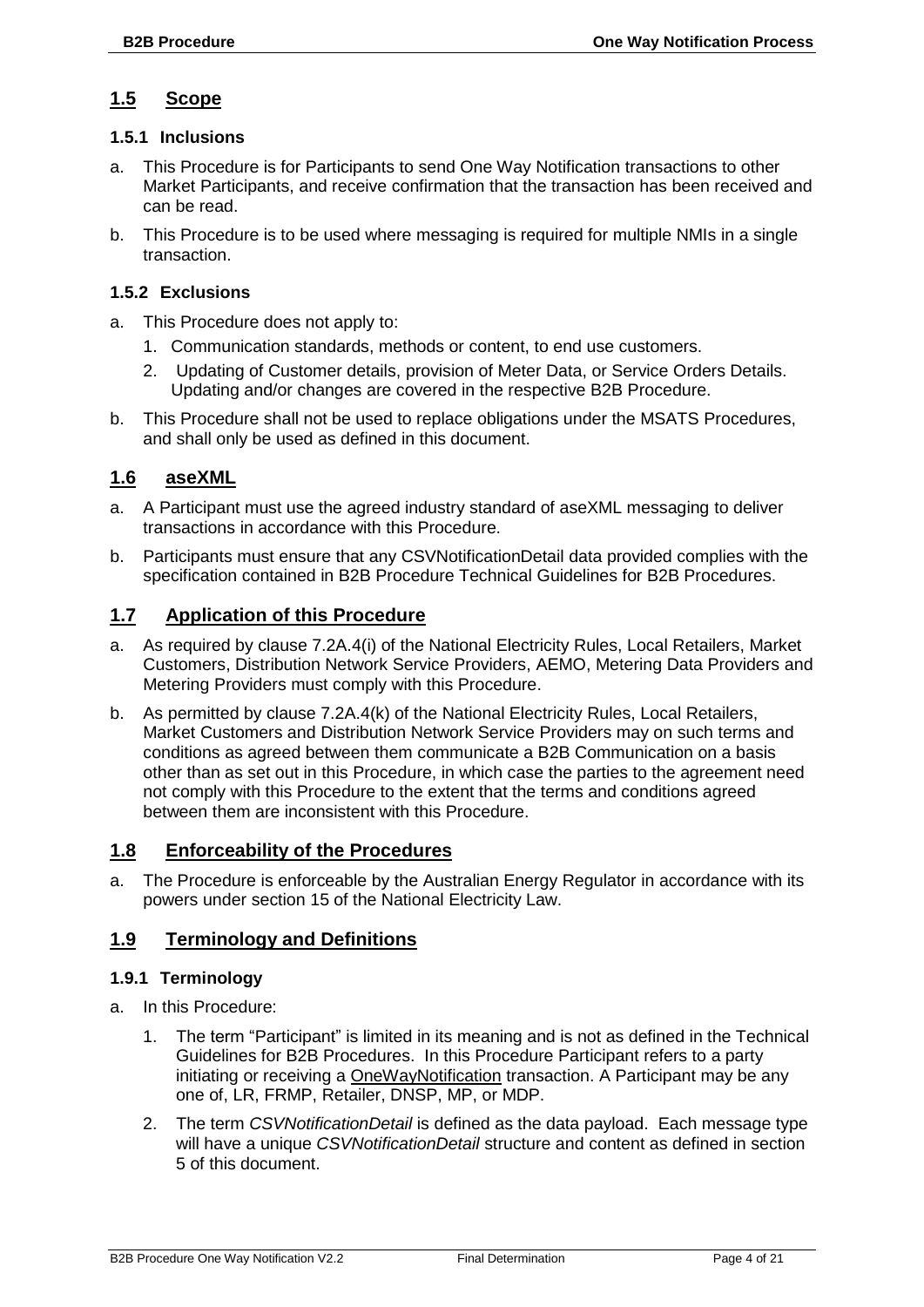#### **1.9.2 Business Documents**

- a. Throughout this Procedure, the term "Business Document" is used to refer to the key B2B Notification transactions between Participants. In this Procedure, the relevant Business Document is:
	- 1. OneWayNotification

#### **1.9.3 Business Signals**

- a. The technical transaction delivery details for this B2B Procedure are contained in the B2B Technical Delivery Specification.
- b. Participants must ensure that their technical delivery mechanisms support the following business signals;
	- 1. *BusinessReceipt*: and
	- *2. BusinessAcceptance/Rejection.*
- c. A BusinessReceipt indicates the transaction has been received and is readable.
- d. A BusinessAcceptance/Rejection represents acceptance or rejection of the appropriate business document by the recipient.

#### <span id="page-5-0"></span>**1.10 Related Documents**

- a. This Procedure has been prepared in conjunction with and should be read in conjunction with:
	- 1. B2B Procedure Technical Delivery Specification, and
	- 2. B2B Procedure Technical Guidelines for B2B Procedures.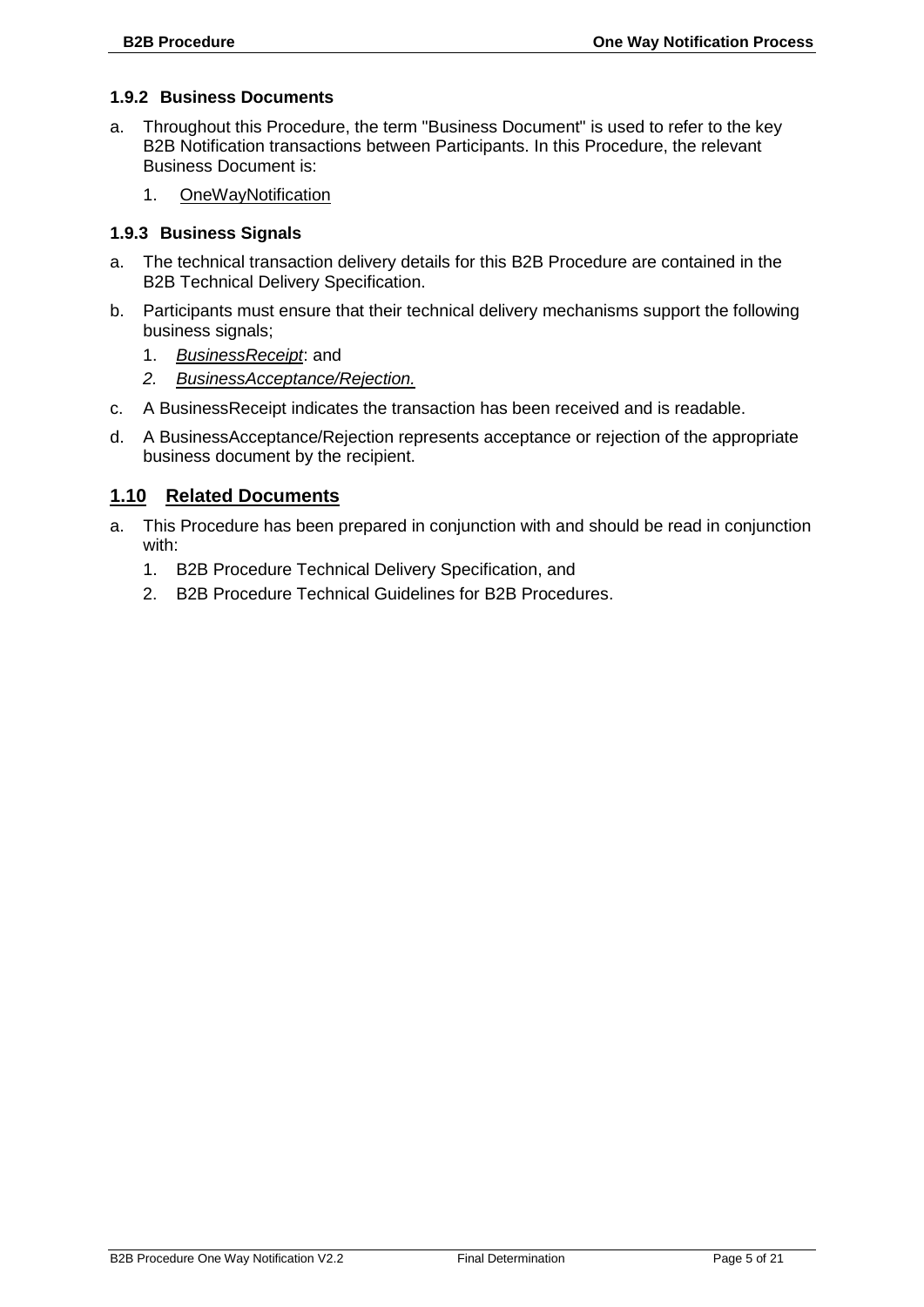#### <span id="page-6-0"></span>**2 BUSINESS PROCESS**

#### <span id="page-6-1"></span>**2.1 Process Overview**

- a. The One Way Notification process enables Participants to send information or messages to other Participants in a single transaction for multiple NMIs.
- b. The process is designed to allow flexibility to add additional new message types within the Business Document without an aseXML schema change, by incorporating the data in CSV format within the transaction.
- c. There is one Business Document associated with this overall Procedure:
	- 1. OneWayNotification The provision of selected information between Participants.
- d. There are two message types associated with this overall Procedure:
	- 1. Meter Exchange Notification (MXN) The provision of selected information to Retailers for planned mass meter replacements initiated by DNSPs
	- 2. Network Tariff Notification (NTN) The provision of selected information to Retailers for proposed Network Tariff changes initiated by DNSPs.

#### <span id="page-6-2"></span>**2.2 Jurisdictional applicability and variations**

Figure 1: Jurisdictional table for each Business Document.

a. This Procedure applies to the following Business Documents in the following Participating Jurisdictions:

| <b>Transaction</b>        | <b>ACT</b> | <b>NSW</b> | QLD | <b>SA</b> | <b>VIC</b> | <b>TAS</b> |
|---------------------------|------------|------------|-----|-----------|------------|------------|
| <b>OneWayNotification</b> | Yes        | Yes        | Yes | Yes       | Yes        | Yes        |

**Key**

| $\sim$ |                        |
|--------|------------------------|
| Yes    | Applicable as defined. |
| No     | Not applicable.        |

#### <span id="page-6-3"></span>**2.3 Process Diagrams**

Figure 2: The following diagram illustrates the high level process flows for this Procedure:

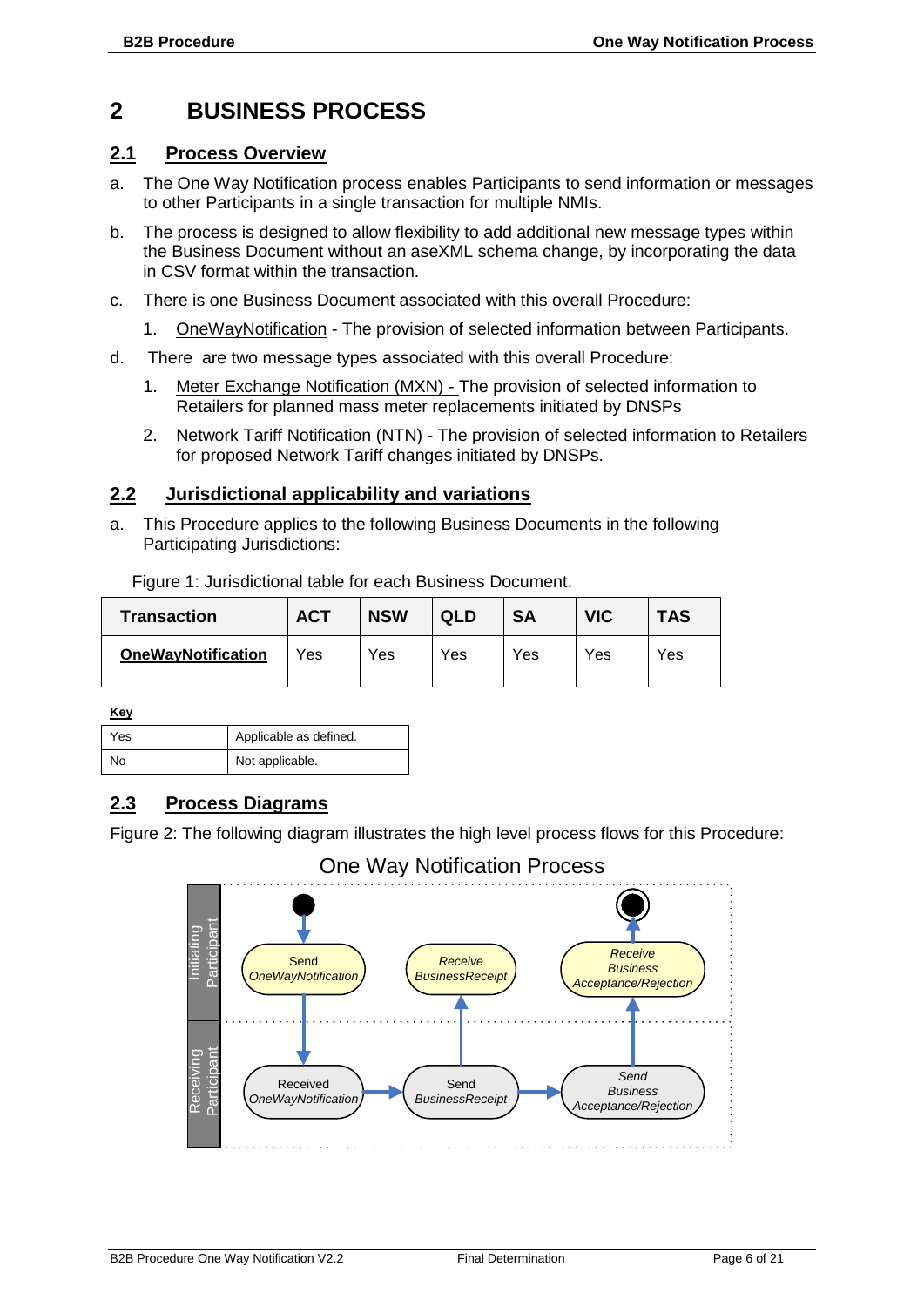#### <span id="page-7-0"></span>**2.4 Common Business Rules**

- a. The transaction is a one way message from one Participant to another.
- b. Upon receipt of a One Way Notification, a Participant must return a *BusinessReceipt* to confirm the receipt of that One Way Notification.
- c. The receiving Participant must send a *BusinessAcceptance/Rejection* to the initiating Participant.
- d. More than one transaction per day may be sent to a Participant:
	- 1. Where the file size exceeds the requirement set out in section 4 of the B2B Procedure Technical Delivery Specification;
	- 2. A different *CSVNotificationDetail* transaction is sent, or
	- 3. Except where the CSV Notification Detail business rules in section 3 prohibit this.

#### <span id="page-7-1"></span>**2.5 Acknowledging One Way Notification transactions**

- a. Upon receipt of a One Way Notification, a Participant must return a *BusinessReceipt.* to confirm the receipt of that One Way Notification
- b. The Participant must then send a *BusinessAcceptance/Rejection* to the sending Participant as follows:
	- 1. A *BusinessAcceptance/Rejection* with *Status* of "Accept" is to be used to indicate acceptance of the B2B Transaction, including the format of the Business Document contents but excluding the business content of the Business Document and that the entire file has been accepted.
	- 2. A *BusinessAcceptance/Rejection* with *Status* of "Reject" is to be used to indicate rejection of the B2B Transaction, including the format of the Business Document but excluding the business content, and that the entire file has been rejected. Upon receipt of the *BusinessAcceptance/Rejection* the sending Participant must resolve the problem and resend the Business Document if appropriate. If the file format is invalid, the sending Participant must resolve the problem and resend the Business Document data if appropriate. If otherwise, the sending Participant must communicate the results of the investigation to the Participant who sent the *BusinessAcceptance/Rejection*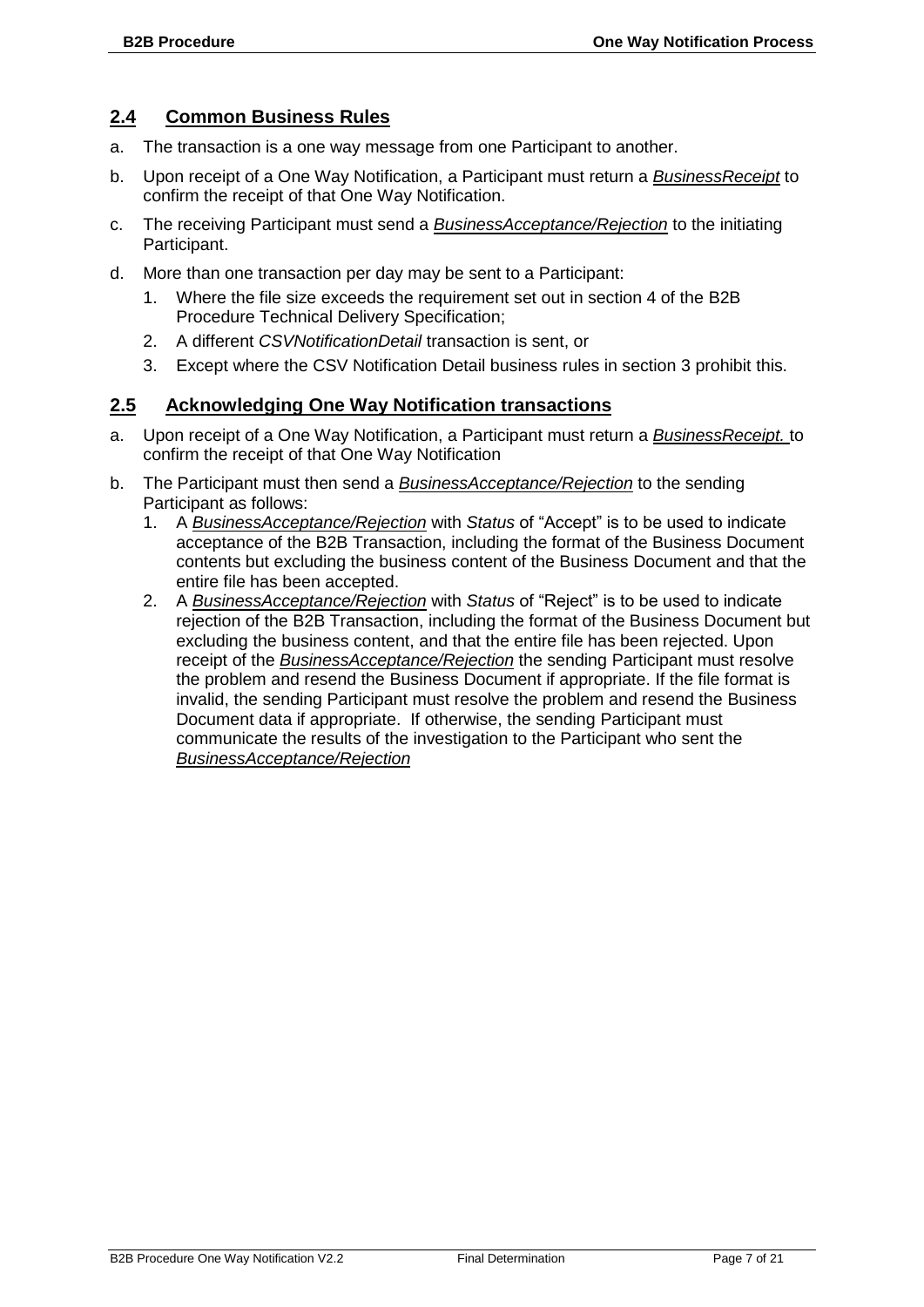#### <span id="page-8-0"></span>**3 CSV Notification Detail**

- a. There is one *CSVNotificationDetail* transaction associated with this overall Procedure:
	- 1. Meter Exchange Notification (MXN) The provision of selected information to Retailers for planned mass meter replacements initiated by DNSPs

#### <span id="page-8-1"></span>**3.1 Meter Exchange Notification (MXN) Process**

Figure 3: Overview of the Meter Exchange Notification (MXN) process

#### Meter Exchange Notification Process



Note: The "Meter Exchange" step is shown for completeness and this process does not obligate the DNSP to perform this step.

- a. This transaction forms the communication method for DNSPs to notify Retailers of planned meter exchanges under a Mass Meter Exchange (roll out) Program. The information details are contained in section [5.1.](#page-15-1)
- b. Upon receipt of a *OneWayNotification* transaction from a DNSP, the Retailer must return a *BusinessReceipt* and *BusinessAcceptance/Rejection*.

#### **3.1.1 Meter Exchange Notification Business Rules**

- a. For this process the definition of "Mass Meter Exchange Program" shall mean the mass roll out of a "smart meter replacement program", initiated by the DNSP or mandated by jurisdictional or national regulatory instruments. Where a DNSP initiates a pilot or trial program that is as a precursor to a Mass Meter Exchange Program, then this Procedure does not apply.
- b. During a Mass Meter Exchange Program the DNSP must raise a *OneWayNotification* (MXN), for each impacted current Retailer in its Network, each time a new customer notification is sent.
- c. During a Mass Meter Exchange Program the DNSP must take reasonable endeavours to include multiple MXN records in OneWayNotification transactions.
- d. Taking into account clause 3.1.1a the DSNP may initiate the Meter Exchange Notification (MXN) for;
	- i. individual meters,
	- ii. small numbers of meter exchanges,
	- iii. large number of meter exchanges; and
	- iv. pilots & trials that are not part of a Mass Meter Exchange Program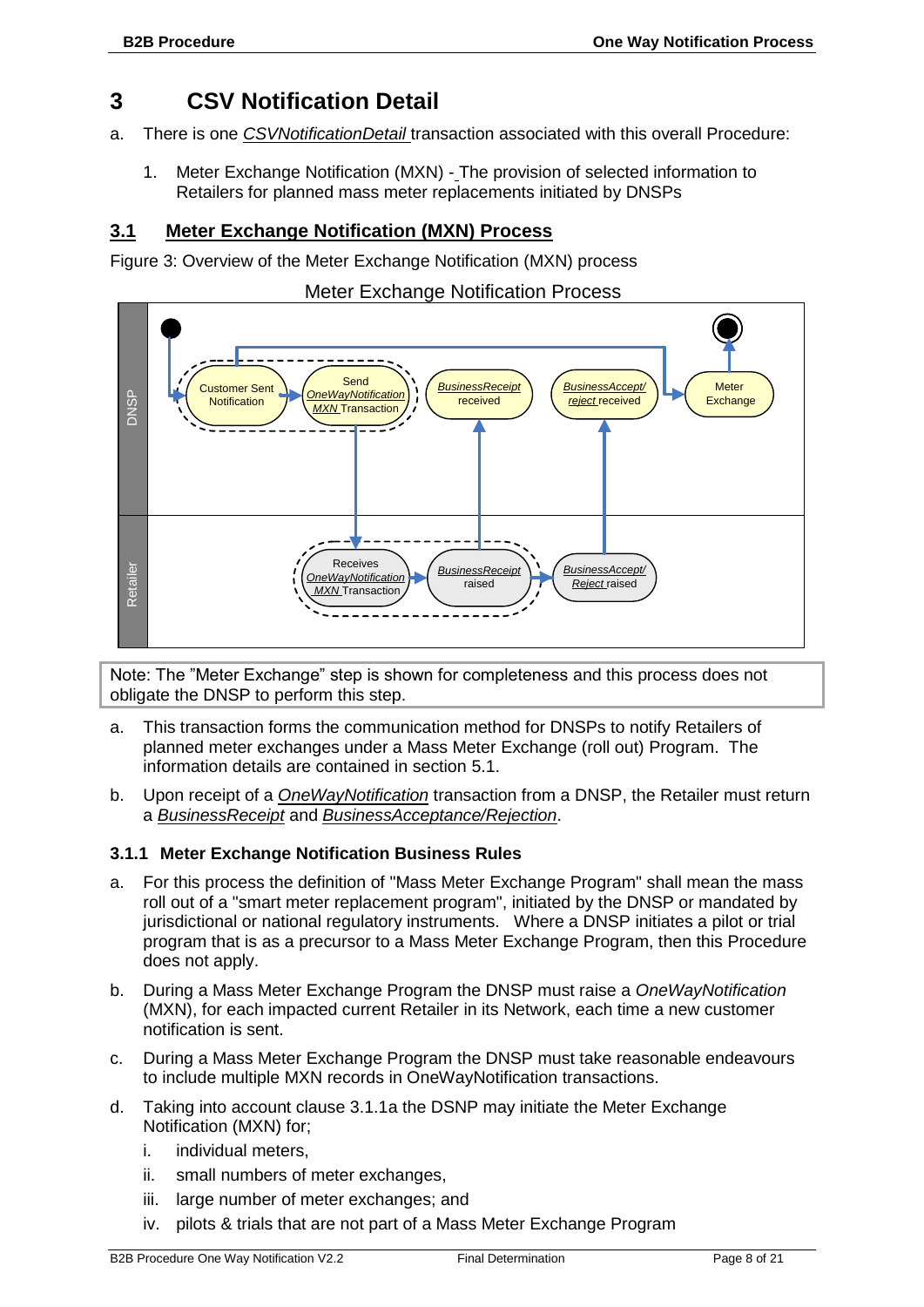- e. It is reasonably expected that where a DNSP initiates a meter exchange program in d(iii) and d(iv), that it will engage with market Participants to determine impacts and agree whether the use of *OneWayNotification* (MXN) is appropriate.
- f. The DNSP is not required to notify the Retailer if a planned meter exchange did not occur.
- g. The DNSP is not obliged to complete the meter exchange during the notification dates provided to the Retailer.
- h. If the DNSP fails to complete the meter replacement between the notification dates, and consequently provides the customer with a new notification, a new *OneWayNotification* (MXN) transaction shall be sent to the Retailer.
- i. The DNSP must produce the *OneWayNotification* (MXN) transaction a minimum of four days prior to commencing any meter exchange.
- j. The DNSP may negotiate a different period with the customer outside the notification dates and not notify the Retailer.
- k. The DNSP is only required to notify the current Retailer as defined by MSATS at the time the Meter Exchange Notification (MXN) is created.
- l. If a prospective Retailer exists at the time of creating the *OneWayNotification* (MXN) transaction, there is no requirement for the DNSP to also notify the prospective Retailer.
- m. Notifications of successful meter exchanges are communicated via the existing MSATS Change Request process.
- n. Retailers may receive more than one *OneWayNotification* (MXN) per day from the same DNSP, for reasons outlined in 2.4.d.

#### **3.1.2 Delivery Priorities**

- a. The B2B Procedure B2B Technical Delivery Specification, section 4 documents the delivery priorities.
	- 1. Participants must ensure all *OneWayNotification* transactions are delivered as aLow Priority.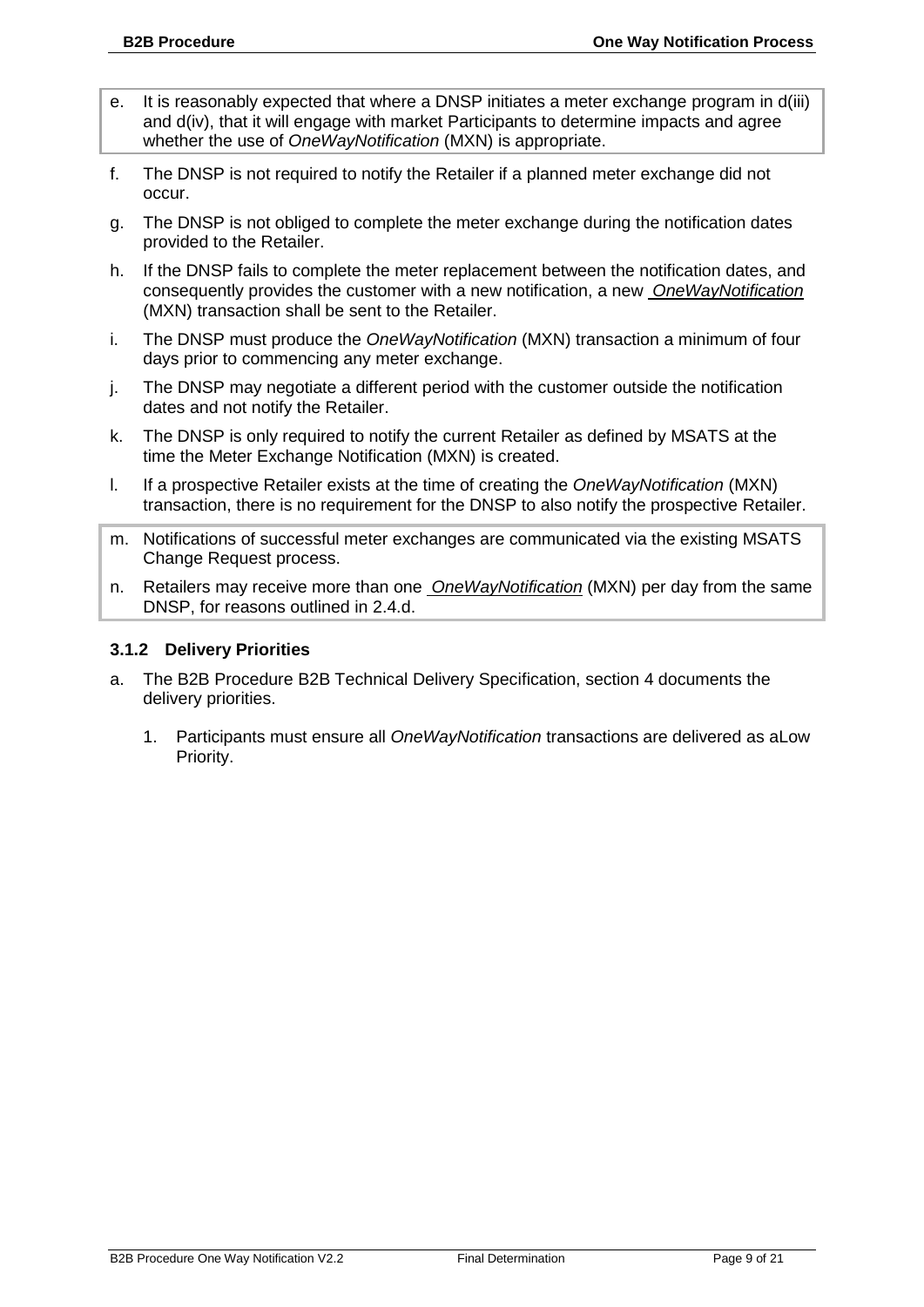#### <span id="page-10-0"></span>**3.2 Network Tariff Notification (NTN) Process**

Figure 4: Overview of the Network Tariff Notification (NTN) Process



#### Note:

The"Network Tariff Change" step is shown for completeness and this process does not obligate the DNSP to perform this step.

It is expected that the Network Tariff in the NTN transaction will match the MSATS Change Request notification for Network Tariff change.

- a. This transaction is the communication method for DNSPs to notify Retailers of planned network tariff changes in advance of the network tariff change taking effect.
- b. Upon receipt of a *OneWayNotification* transaction from a DNSP, the Retailer must return a *BusinessReceipt* and *BusinessAcceptance/Rejection*.

#### **3.2.1 Network Tariff Notification (NTN) Business Rules**

- a. For this process the "Network Tariff Notification" shall mean the notification of a DNSP initiated Network Tariff change for a customer or groups of customers, from a DNSP to the Current Retailer (FRMP) in advance of when the DNSP intends to change the Network Tariff.
- b. For DNSP initiated Network Tariff changes, where advanced notification to the Current Retailer is required by jurisdictional instruments, the DNSP must raise a *OneWayNotification* (NTN) for each impacted Current Retailer in its Network.
- c. The DNSP must provide all network tariffs applicable for the NMI as at the proposed change date in the *OneWayNotification* (NTN) transaction.
- d. When initiating advanced notification of network tariff changes, the DNSP must take reasonable endeavors to include multiple NTN records in *OneWayNotification* transactions.
- e. Taking into account clause 3.2.1.a, b and f, the DSNP may initiate the NTN, in advance of any Network Tariff change being effected:
- f. Where a DNSP intends to begin initiating a Network Tariff Notification where a jurisdictional obligation does not exist, the DNSP must engage and establish an agreement with impacted market Participants before any *OneWayNotification* (NTN) are raised.
- g. The DNSP must produce the *OneWayNotification* (NTN) transaction a minimum of thirty business days before the Network Tariff change becomes effective.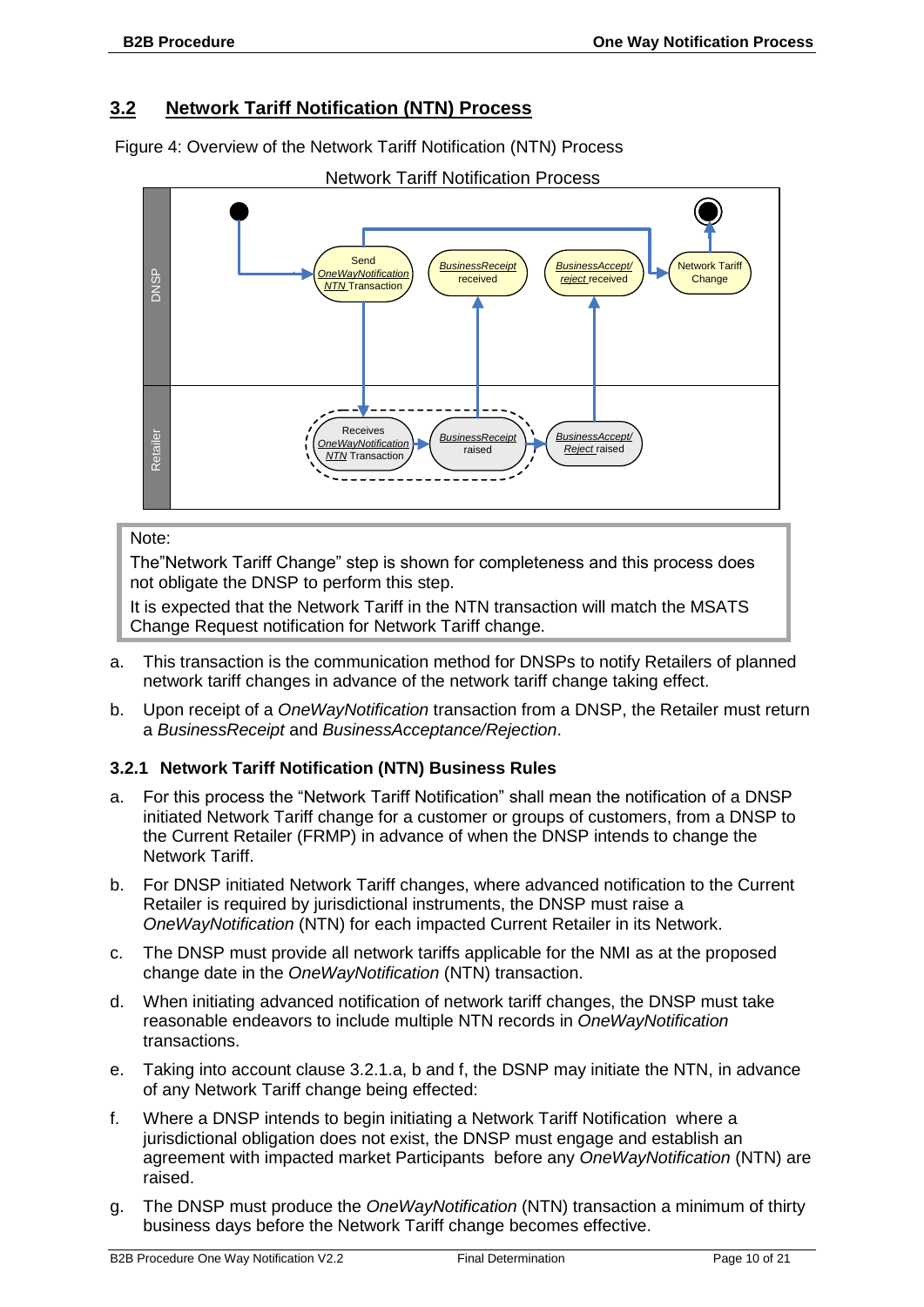- h. The DNSP is not obliged to complete the Network Tariff change on the proposed dates provided to the Retailer.
- i. The DNSP is not required to notify the Retailer if a planned Network Tariff change did not occur.
- j. If the DNSP fails to complete the Network Tariff change on the NOTICEENDDATE and consequently re-schedules the Network Tariff change, a new *OneWayNotification* (NTN) transaction shall be sent to the Retailer.
- k. The DNSP is only required to notify the current Retailer as defined by MSATS at the time the Network Tariff Notification (NTN) is created.
- l. If a prospective Retailer exists either at the time of creating or post the creation of the *OneWayNotification* (NTN) transaction, there is no requirement for the DNSP to also notify the prospective Retailer.
- m. Notifications of successful Network Tariff changes are communicated via the existing MSATS Change Request process.
- n. Retailers may receive more than one *OneWayNotification* (NTN) per day from the same DNSP, for reasons outlined in 2.4.d.
- o. Any Network Tariff change is effective from the MSATS change request effective date.
- p. Any Network Tariff change is effective from the MSATS change request effective date.
- q. The network tariff must be an approved and published Network Tariff before it can be used in the Network Tariff Notification.

#### **3.2.2 Delivery Priorities**

- a. The B2B Procedure B2B Technical Delivery Specification, section 4 documents the delivery priorities.
	- 1. Participants must ensure all *OneWayNotification* transactions are delivered as a Low Priority.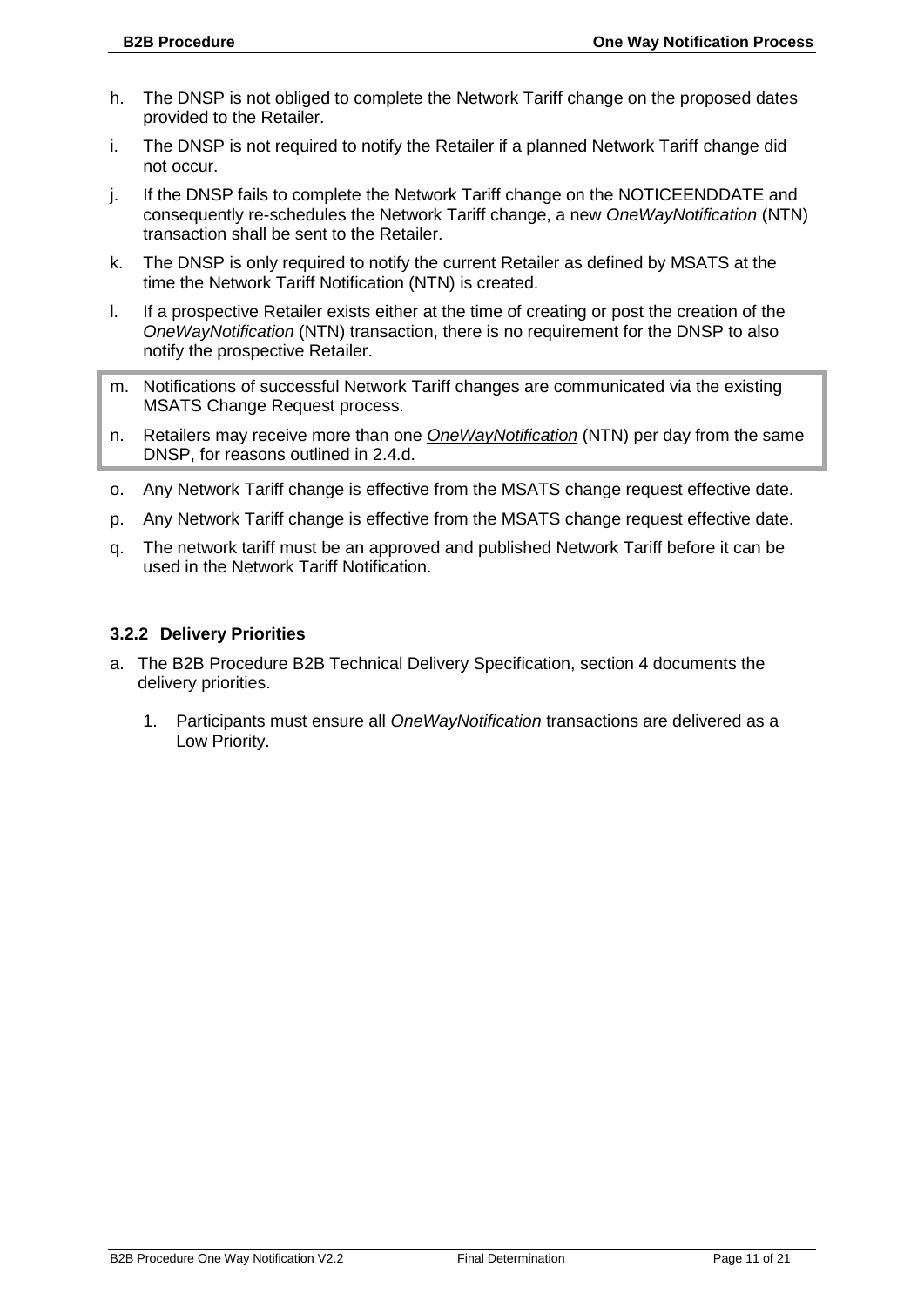#### <span id="page-12-0"></span>**4 TIMING REQUIREMENTS**

a. The timing requirements for this Procedure (One Way Notification Process) are governed by *BusinessReceipt* and *BusinessAcceptance/Rejection* market timing. The Timing Requirements for these Transactions are set out in section 4 of the B2B Procedure B2B Technical Delivery Specification.

#### <span id="page-12-1"></span>**4.1 Meter Exchange Notification (MXN) Timing**

Figure 5: - Represents the timing points for Meter Exchange Notification (MXN).



Note: The "Meter Exchange" step is shown for completeness.

Figure 6: - Timing points A to E described and used below are shown in the diagram above.

| <b>Timing</b><br><b>Point</b> | <b>Definition</b>                                                                                                             |
|-------------------------------|-------------------------------------------------------------------------------------------------------------------------------|
| A                             | This is the point when the DNSP sends notification of a planned Meter<br>Exchange to Customers.                               |
| B                             | This is the point when the DNSP sends the OneWayNotification Meter<br>Exchange Notification (MXN) transaction to the retailer |
| C                             | This is the point when the retailer sends the <i>BusinessReceipt</i> to the<br>DNSP.                                          |
| D                             | This is the point when the retailer sends the<br>BusinessAcceptance/Rejection to the DNSP.                                    |
| F                             | The earliest date provided to the customer for the meter exchange ie<br>NotBeforeDate.                                        |
| F                             | The latest date provided to the customer for the meter exchange ie<br>NotAfterDate.                                           |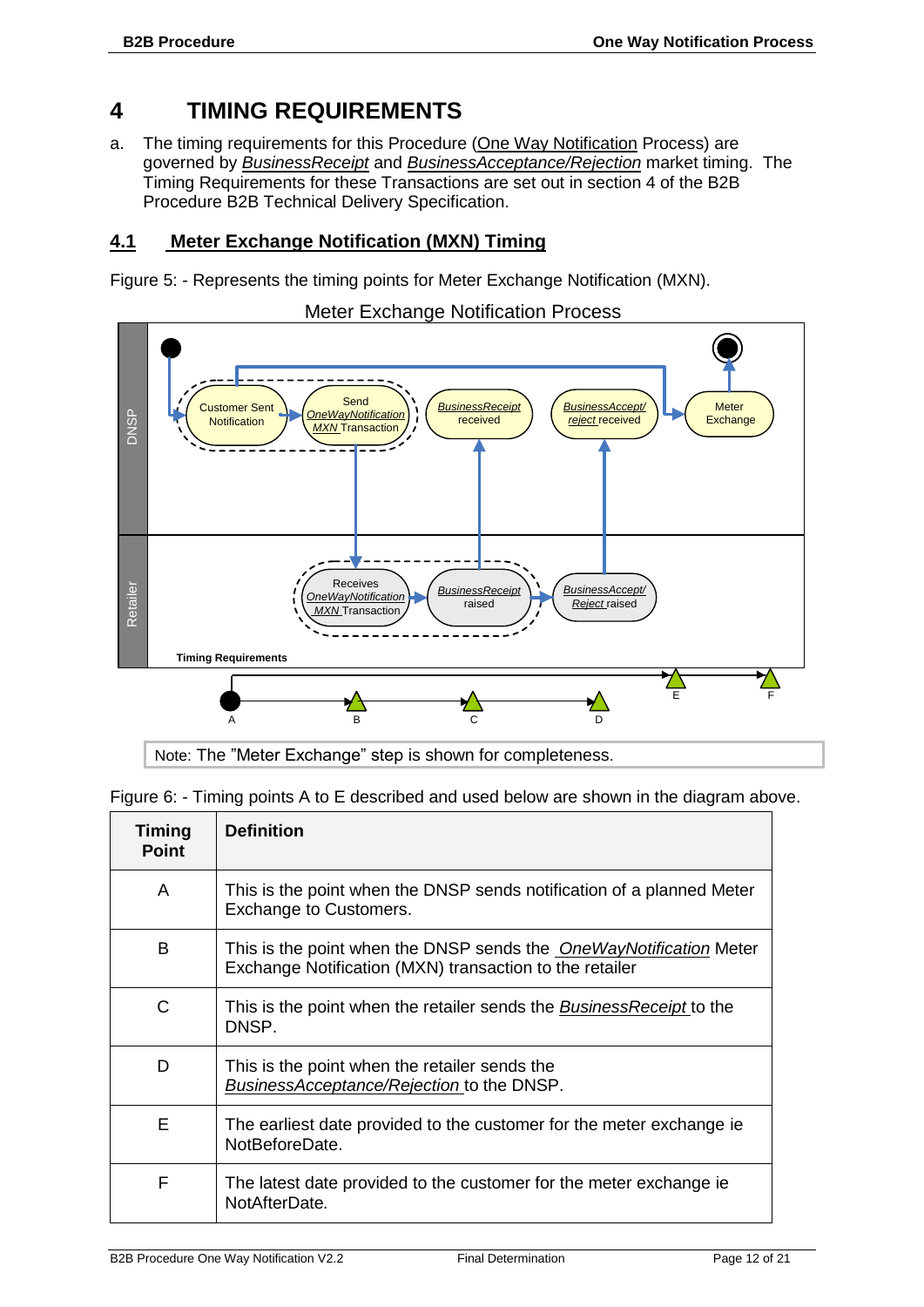#### **4.1.1 Timing Variations**

a. The following timing intervals apply to the Meter Exchange Notification (MXN) process

|  |  |  | Figure 7: - Timing Point Definitions |
|--|--|--|--------------------------------------|
|--|--|--|--------------------------------------|

| <b>Timing</b><br><b>Period</b> | <b>Definition</b>                                                                                                                                                                                                |
|--------------------------------|------------------------------------------------------------------------------------------------------------------------------------------------------------------------------------------------------------------|
| A to B                         | The DNSP must provide the One Way Notification Transaction to the<br>Retailer within 1 day of notifying the end user (customer).                                                                                 |
| B to C                         | Retailers must comply with Section 4 of the B2B Procedure B2B<br>Technical Delivery Specification for <b>Business Receipt</b> Messages.                                                                          |
| C to D                         | Retailers must comply with Section 4 of the B2B Procedure B2B<br>Technical Delivery Specification for <b>BusinessAcceptance/Rejection</b><br>Messages.                                                           |
| $A$ to $E$                     | This is the notice period between when the DNSP provides the<br>notification of a planned meter exchange to Customers and<br>commencing any meter exchange. This period must be a minimum of<br>four $(4)$ days. |
| $E$ to $F$                     | This is the period from the 'Not before date' and when the DNSP<br>should complete the planned meter exchange for that customer.                                                                                 |

#### <span id="page-13-0"></span>**4.2 Network Tariff Notification (NTN) Timing**

Figure 8: - Represents the timing points for Network Tariff Notification (NTN).



Network Tariff Notification Process

Note:

The "Network Tariff Change" step is shown for completeness.

Where the Network Tariff changes are not effected by the NOTICEENDDATE, a new NTN will be required from the DNSP.

Figure 9: - Timing points A to E described and used below are shown in the diagram above.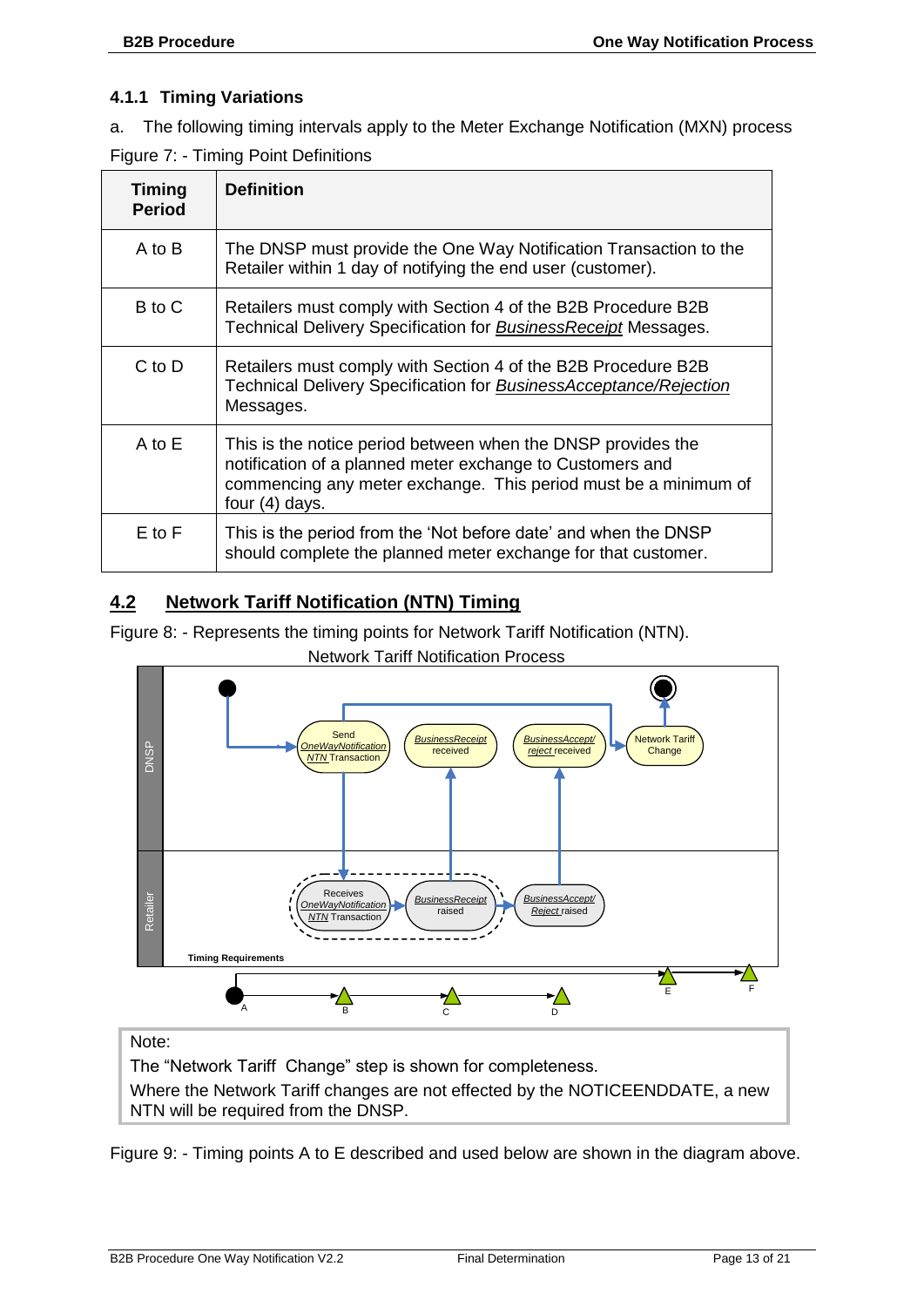| <b>Timing</b><br><b>Point</b> | <b>Definition</b>                                                                                                                                            |
|-------------------------------|--------------------------------------------------------------------------------------------------------------------------------------------------------------|
| A                             | This is the point when the DNSP wishes to change the Network Tariff<br>for a connection point or a set of connection points.                                 |
| B                             | This is the point when the DNSP sends the OneWayNotification<br>Network Tariff Notification (NTN) transaction for a NMI or a set of NMIs<br>to the Retailer. |
| C                             | This is the point when the Retailer sends the BusinessReceipt to the<br>DNSP.                                                                                |
| D                             | This is the point when the Retailer sends the<br>BusinessAcceptance/Rejection to the DNSP.                                                                   |
| Е                             | The date the Network Tariff change is effective in MSATS and is<br>shown for completeness only.                                                              |
| F                             | This is the latest date the DNSP can effect a Network Tariff change<br>without initiating a new NTN.                                                         |

#### **4.2.1 Timing Variations**

The following timing intervals apply to the Network Tariff Notification (NTN) process

Figure 10: - Timing Point Defitition

| <b>Timing</b><br><b>Period</b> | <b>Definition</b>                                                                                                                                                                                  |
|--------------------------------|----------------------------------------------------------------------------------------------------------------------------------------------------------------------------------------------------|
| B to C                         | Retailers must comply with Section 4 of the B2B Procedure B2B<br>Technical Delivery Specification for BusinessReceipt Messages.                                                                    |
| $C$ to $D$                     | Retailers must comply with Section 4 of the B2B Procedure B2B<br>Technical Delivery Specification for BusinessAcceptance/Rejection<br>Messages.                                                    |
| B to E                         | This is the notice period between when the DNSP provides the<br>notification of a proposed Network Tariff change to Retailers and the<br>new Network Tariff effective date.                        |
|                                | Where application of this procedure is mandatory, the minimum days<br>for this timing period must meet jurisdictional obligations.                                                                 |
| B to F                         | This is the period between when the DNSP provides the notification of<br>a proposed Network Tariff change to the Retailer and the expiry of the<br>advanced notification of Network Tariff change. |
|                                | Where application of this procedure is mandatory, the minimum days<br>for this timing period must meet jurisdictional obligations.                                                                 |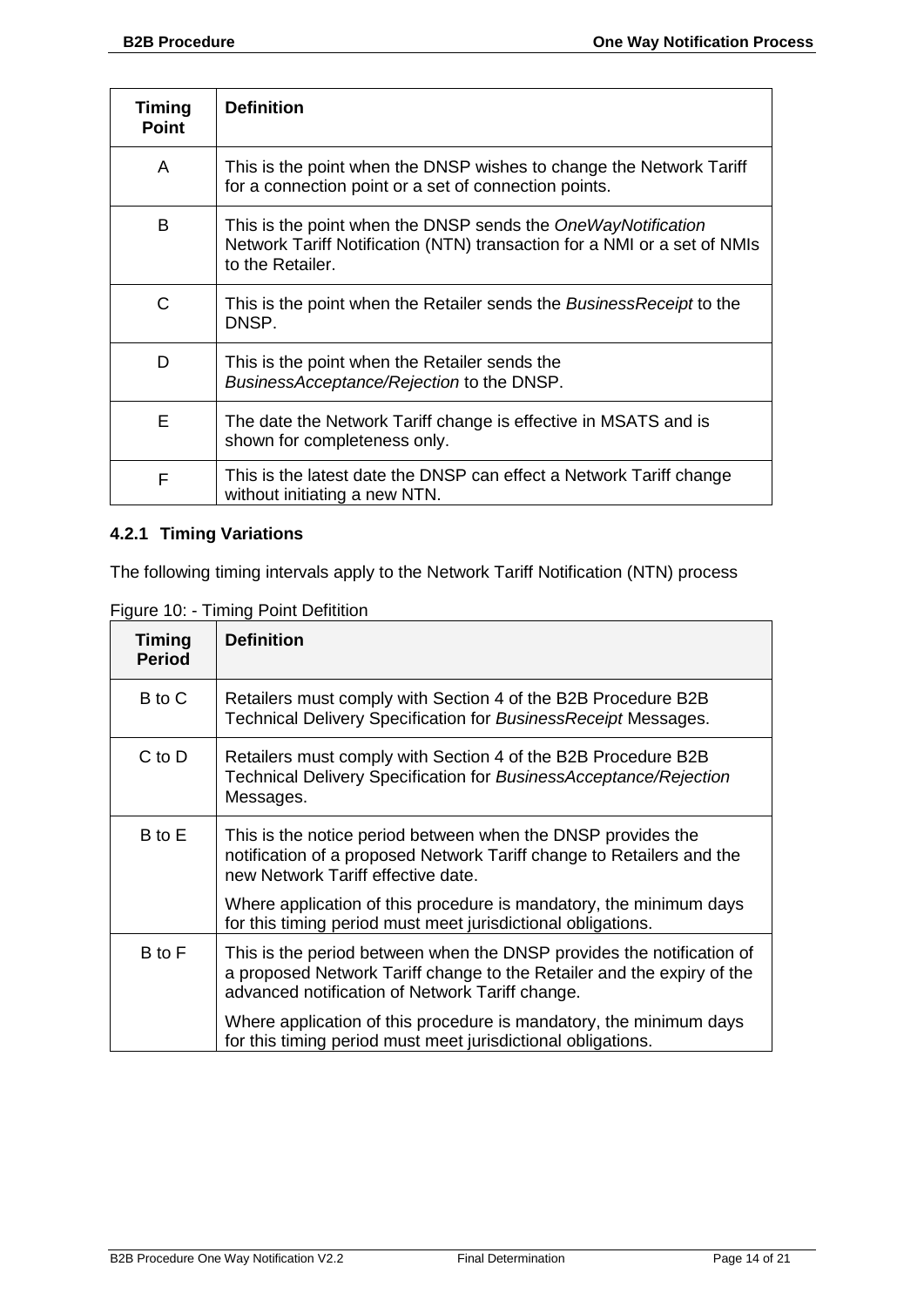### <span id="page-15-0"></span>**5 TRANSACTIONS**

- a. This Procedure must comply with the industry B2B Procedure Technical Guidelines for B2B Procedures, and the B2B Procedure Technical Delivery Specification.
- b. The One Way Notification transaction shall only contain a single *CSVNotificationDetail* payload.
- c. Participants must ensure that the One Way Notification conforms with the usage, format and definitional rules detailed in the following table for the aseXML content.
	- **Key**
- 
- $M =$  Mandatory (must be provided in all situations).<br>R  $=$  Required (must be provided if this information) R = Required (must be provided if this information is available or has changed).<br>O = Optional (may be provided and should be used if provided).
- O = Optional (may be provided and should be used if provided).<br>N = Not required (not required and may be ignored if provided).
	- Not required (not required and may be ignored if provided).

| <b>Field</b>                 | <b>Format</b>       | <b>Use</b> | <b>Definition</b>                                                                                                                                                                                     |
|------------------------------|---------------------|------------|-------------------------------------------------------------------------------------------------------------------------------------------------------------------------------------------------------|
| FromParticipantID            | VarChar(10)         | м          | Participant ID that initiates the OWNP transaction as published in<br>MSATS.                                                                                                                          |
| ToParticipantID              | VarChar(10)         | м          | Participant ID to whom the data is being provided. Participant ID as<br>published in MSATS.                                                                                                           |
| TransactionGroup             | VarChar(25)         | м          | The OWNP is provided by the initiating participant. This indicates<br>the type of Business Document.                                                                                                  |
| Priority                     | Enumerated<br>Value | м          | Priority value for One Way Notification transaction is "Low".                                                                                                                                         |
| <b>CSVNotificationDetail</b> | <b>CSVDATA</b>      | M          | Contains embedded data in CSV format for One Way Notification.<br>Each OWNP (OneWayNotification) can only carry one<br>CSVNotificationDetail Payload type.<br>Refer to Section 5.1 below for details. |

Figure 11: - One Way Notification field values

#### <span id="page-15-1"></span>**5.1 CSV Notification Details**

- a. Participants must ensure the *CSVNotificationDetail* payload conforms with the B2B Procedure Technical Guidelines for B2B Procedures, section 4, by including:
	- Header records "C" For the header and footer
	- Information records "I" Column headings for each data item
	- Data records "D" data for each column heading above.
- b. There is a different *CSVNotificationDetail* for each of the following message types associated with the One Way Notification process;
	- 1. Meter Exchange Notification (MXN)
	- 2. Network Tariff Notification (NTN)
- c. Payload content of the *CSVNotificationDetail* is located in clause 5.1.1 for MXN and clause 5.1.2 for NTN

#### **5.1.1 Meter Exchange Notification CSV Data**

- a. The Meter Exchange Notification message is defined as;
	- 1. Message Type Meter\_Exchange
	- 2. Message Name MXN
- b. Participants must ensure the Meter Exchange Notification message *CSVNotificationDetail* conforms with the usage, format and definitional rules for the information (I) and data (D) records detailed in the following table. The header and footer (C) record details are contained in the B2B Procedure Technical Guidelines for B2B Procedures.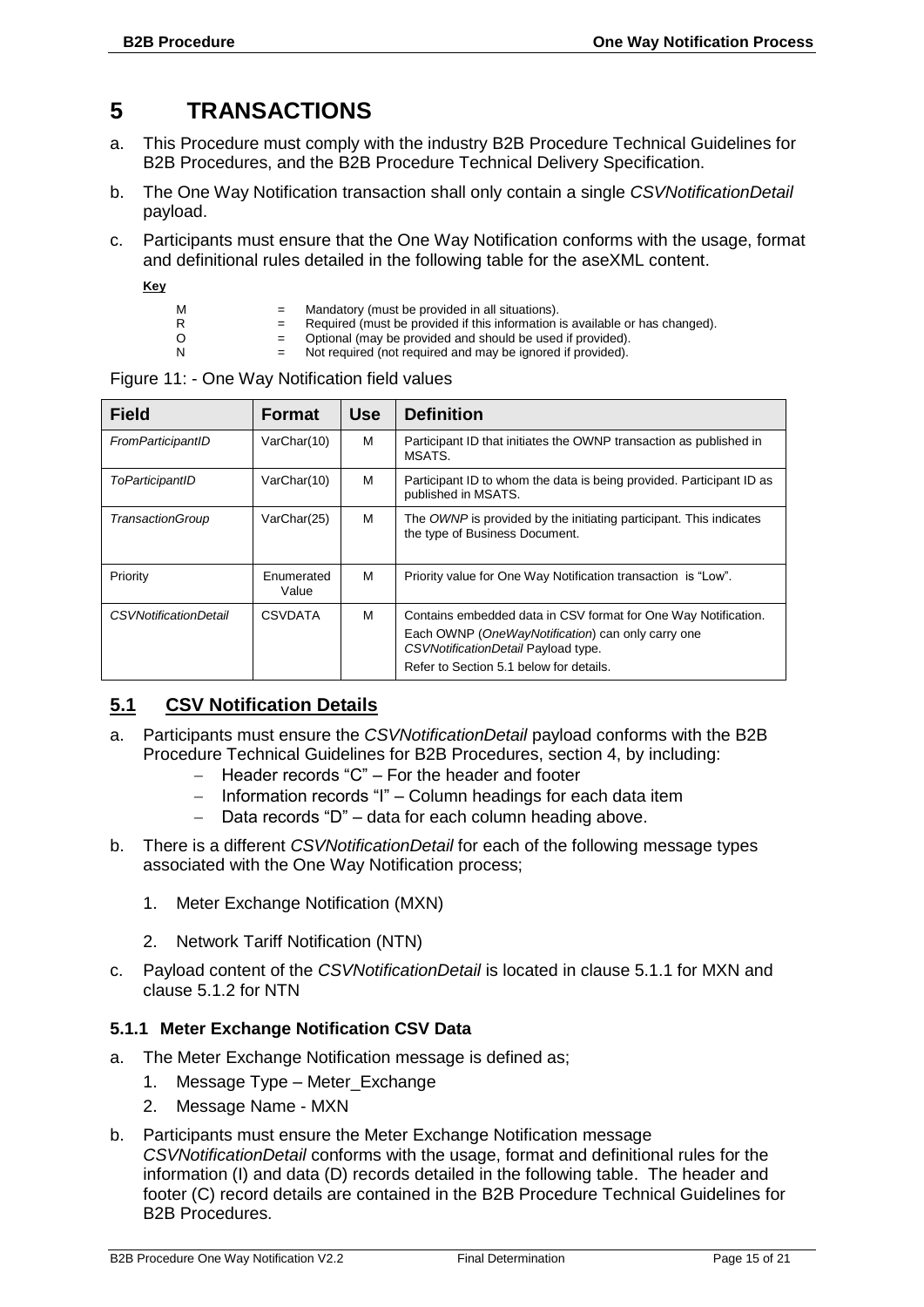| Column              | Field                  | <b>Format</b> | <b>Use</b> | <b>Definition</b>                                                                                                                                                       |
|---------------------|------------------------|---------------|------------|-------------------------------------------------------------------------------------------------------------------------------------------------------------------------|
| Column1             | <b>RECORDINDICATOR</b> | Char(1)       | М          | Indicates the type of record, "I" for information which is the<br>column headings for the CSV data, and "D" which is the data<br>for the matching heading.              |
| Column <sub>2</sub> | <b>MESSAGENAME</b>     | VarChar(3)    | M          | The Message Name for meter exchange, it is always "MXN".<br>See section 5.1.1.a.2 above.                                                                                |
| Column <sub>3</sub> | <b>VERSION</b>         | Char(1)       | М          | Identifies the version of the CSV content. For MXN this is "1".                                                                                                         |
| Column4             | <b>NMI</b>             | Char(10)      | М          | NMI where the meter exchange is planned to occur.                                                                                                                       |
| Column <sub>5</sub> | <b>NMICHECKSUM</b>     | Char(1)       | М          | NMI Checksum for the NMI.                                                                                                                                               |
| Column <sub>6</sub> | <b>NOTBEFOREDATE</b>   | DATE(8)       | M          | The earliest date provided to the customer for the meter<br>exchange. Format CCYYMMDD.                                                                                  |
| Column7             | <b>NOTAFTERDATE</b>    | DATE(8)       | M          | The latest date provided to the customer for the meter<br>exchange. Format CCYYMMDD.                                                                                    |
| Column <sub>8</sub> | <b>NOTICEDATE</b>      | DATE(8)       | М          | This is the date on the notice issued to the customer by the<br>DNSP. Format CCYYMMDD Note: This Date must be a<br>minimum of four (4) days prior to the NOTBEFOREDATE. |

Example of I & D indicator records for Meter Exchange I,MESSAGENAME,VERSION,NMI,NMICHECKSUM,NOTBEFOREDATE,NOTAFTERDATE,NOTICEDATE D,MXN,1,1234567890,1,20091101,20091122,20090825

c. The receiving Participant is required to send a *BusinessReceipt* and *BusinessAcceptance/Rejection* for each transaction in accordance with the B2B Procedure Technical Delivery Specification.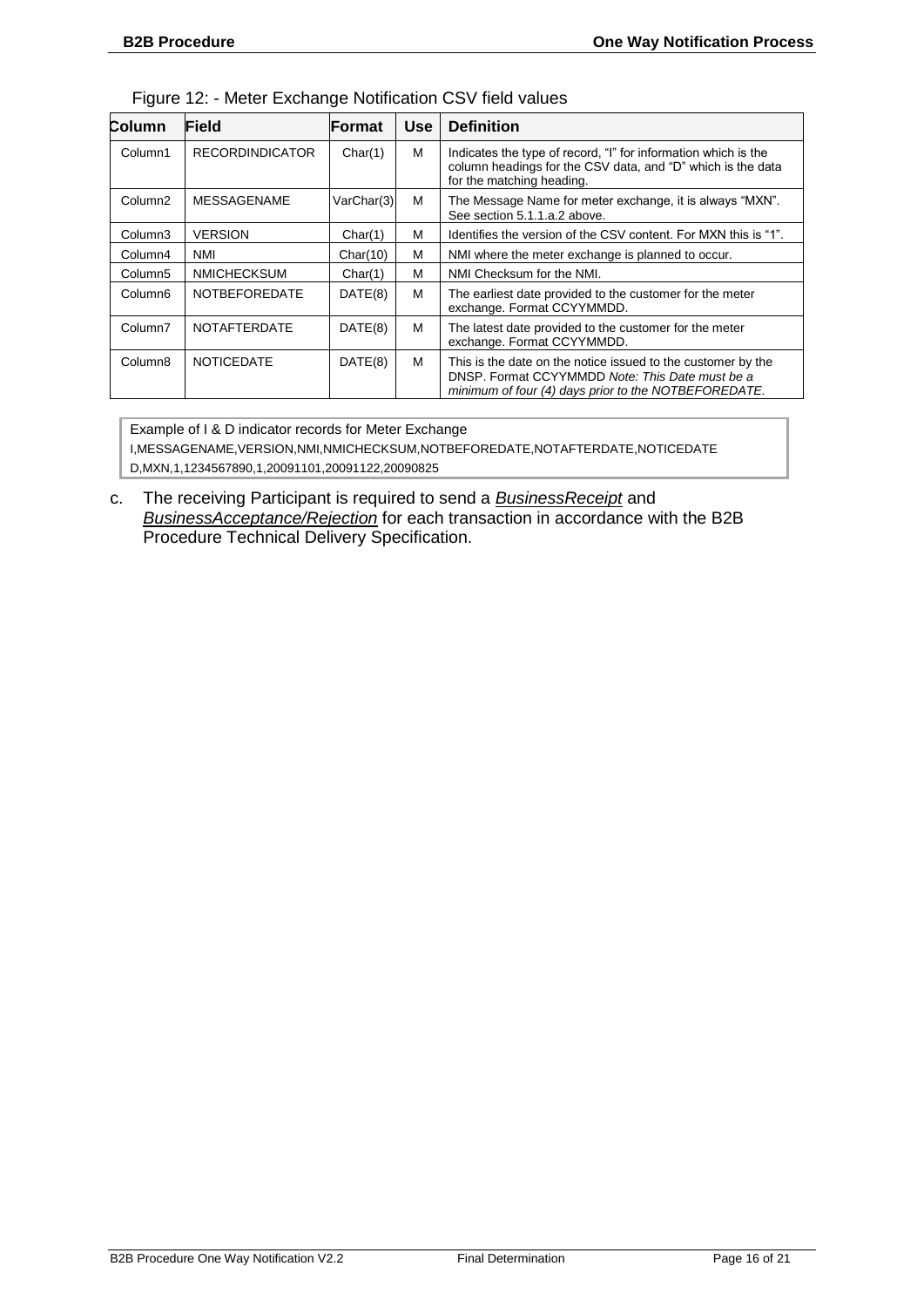#### **5.1.2 Network Tariff Notification CSV Data**

- a. The Network Tariff Notification message is defined as;
	- 1. Message Type Network\_Tariff\_Notification
	- 2. Message Name NTN
- b. The DNSP should use the examples provided where these are applicable to the *REASONFORCHANGE* and only use free text where none of these standards texts are applicable. The DNSP must use the text "No change" when under clause 5.1.2(c) a data record is included in the transaction but the existing tariff is to remain.
- c. Participants must ensure the Network Tariff Notification message *CSVNotificationDetail* conforms to the usage, format and definitional rules for the information (I) and data (D) records detailed in the following table. The header and footer (C) record details are contained in the B2B Procedure Technical Guidelines for B2B Procedures.

| Column              | Field                             | Format       | <b>Use</b> | <b>Definition</b>                                                                                                                                          |  |
|---------------------|-----------------------------------|--------------|------------|------------------------------------------------------------------------------------------------------------------------------------------------------------|--|
| Column1             | <b>RECORDIN</b><br><b>DICATOR</b> | Char(1)      | M          | Indicates the type of record, "I" for information which is the column<br>headings for the CSV data, and "D" which is the data for the matching<br>heading. |  |
| Column <sub>2</sub> | <b>MESSAGEN</b><br>AME            | VarChar(3)   | M          | The Message Name for Network_Tariff_Change, is always "NTN".<br>See section 5.1.2.a.2 above.                                                               |  |
| Column3             | <b>VERSION</b>                    | Char(1)      | M          | Identifies the version of the CSV content. For NTN this is "1".                                                                                            |  |
| Column4             | <b>NMI</b>                        | Char(10)     | M          | NMI where the Network Tariff change is proposed to occur.                                                                                                  |  |
| Column5             | <b>NMICHECK</b><br><b>SUM</b>     | Char(1)      | M          | NMI Checksum for the NMI.                                                                                                                                  |  |
| Column <sub>6</sub> | <b>NTPROPOS</b><br><b>EDDATE</b>  | DATE(8)      | M          | This is the proposed date of the Network Tariff change by the DNSP.<br>Format CCYYMMDD                                                                     |  |
| Column7             | <b>NOTICEEN</b><br><b>DDATE</b>   | DATE(8)      | R          | This is the latest date the DNSP can effect a Network Tariff Change<br>without initiating a new NTN.                                                       |  |
|                     |                                   |              |            | Where application of this procedure is mandatory this date must be<br>provided. Format CCYYMMDD                                                            |  |
| Column <sub>8</sub> | <b>PROPOSED</b><br><b>NTC</b>     | VarChar2(10) | M          | This is the new Network Tariff Code being proposed for that NMI.                                                                                           |  |
| Column 9            | <b>REASONFO</b><br><b>RCHANGE</b> | VarChar2(20) | M          | This is the reason for Network Tariff change. A few examples are<br>provided below:                                                                        |  |
|                     |                                   |              |            | - No Change**                                                                                                                                              |  |
|                     |                                   |              |            | - DNSP Review**                                                                                                                                            |  |
|                     |                                   |              |            | - Change of NMI Classification**                                                                                                                           |  |
|                     |                                   |              |            | - Smart Meter Roll Out                                                                                                                                     |  |
|                     |                                   |              |            | - Regulator Review**                                                                                                                                       |  |
|                     |                                   |              |            | - Cust Request to DNSP**                                                                                                                                   |  |
|                     |                                   |              |            | - Free Text**                                                                                                                                              |  |
|                     |                                   |              |            |                                                                                                                                                            |  |

Figure 13: - Network Tariff Notification CSV field values

\*\*These 'Reasons for Change' could be used where participants agree the use of this transaction outside the jurisdictional obligations.

Example of I & D indicator records for Network Tariff Change I,MESSAGENAME,VERSION,NMI,NMICHECKSUM,NTPROPOSEDDATE,NOTICEE NDDATE,PROPOSEDNTC,REASONFORCHANGE D,NTN,1,1234567890,1,20111101, 20111121,B101,Change to TOU tariff

d. For each NMI included in a NTN and taking into account clause 3.2.1.d, the DNSP must create individual data(D) records for all Network Tariffs that will be applicable to the NMI post the Network Tariff change in the CSV payload, whether the Network Tariff is changing or not.

An example of the CSV Data has been provided below: D,NTN,1,1234567890,1,20111101, 20111121,B101,Smart Meter Roll Out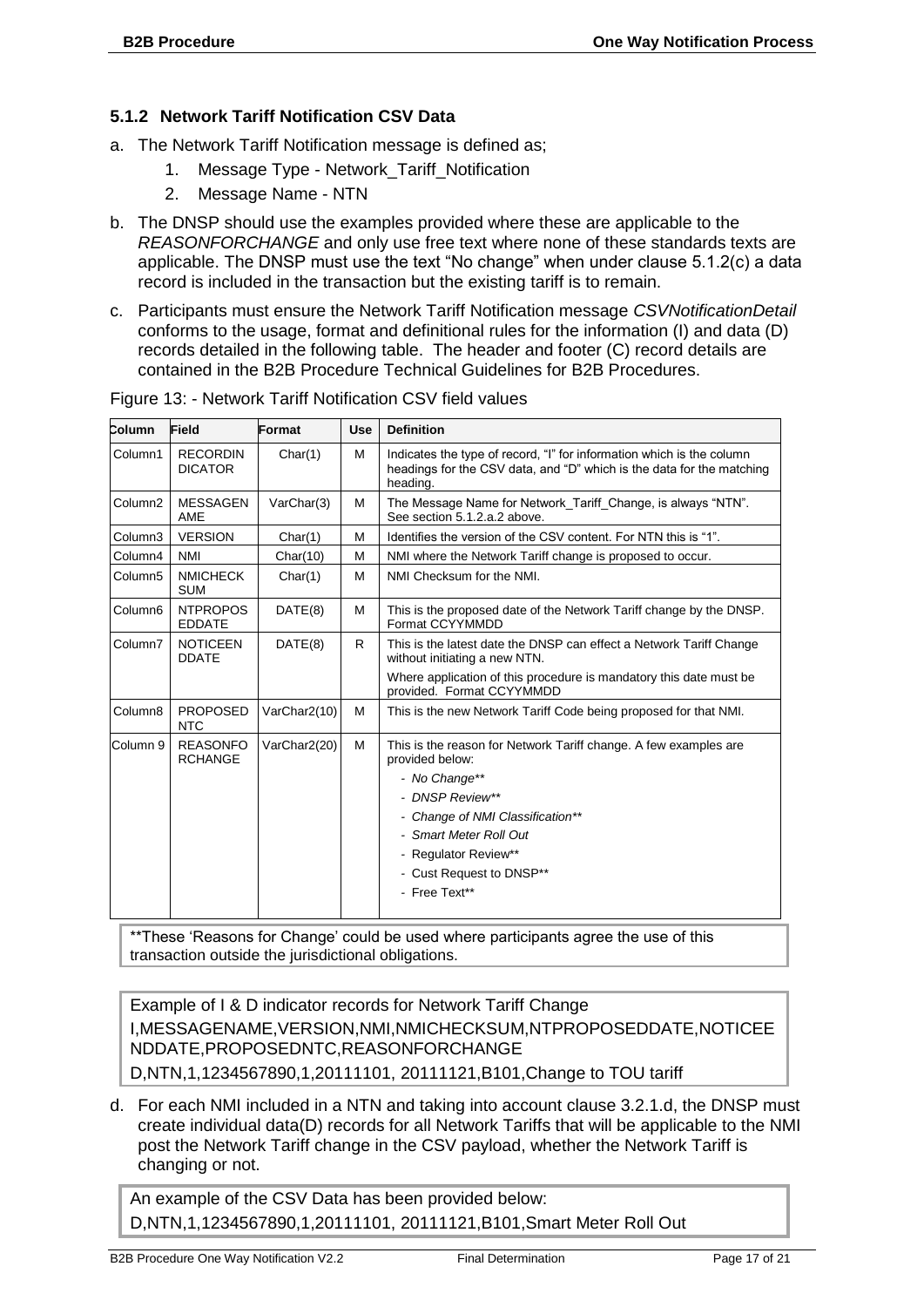D,NTN,1,1234567890,1,20111101, 20111121,B102, Smart Meter Roll Out D,NTN,1,1234567890,1,20111101, 20111121,NE113, No Change

e. The receiving Participant is required to send a BusinessReceipt and BusinessAcceptance/Rejection for each transaction in accordance with the B2B Procedure Technical Delivery Specification.

#### <span id="page-18-0"></span>**5.2 BusinessAcceptance/Rejection Transaction Data**

a. A Participant must ensure that a BusinessAcceptance/Rejection transaction has a Status field completed as follows;

| <b>Field</b>  | <b>Format</b> | <b>Use</b> | <b>Definition</b>                                |
|---------------|---------------|------------|--------------------------------------------------|
| <b>Status</b> | Enumeration   | M          | Allowed values                                   |
|               |               |            | Accept                                           |
|               |               |            | Reject                                           |
|               |               |            | A code to indicate the reason for the rejection. |
|               |               |            | Applicable codes are in the table at 5.3         |
|               |               |            | Refer to section 2.5b for usage.                 |

Figure 14: - Business Receipt Codes.

b. If the *Status* is not "Accept", a Participant must ensure that the following Event block is provided.

| Figure 15: - Business Reject - Event Block |        |  |                |  |  |  |
|--------------------------------------------|--------|--|----------------|--|--|--|
| Field                                      | Format |  | Use Definition |  |  |  |

| <b>Field</b> | <b>Format</b>        | <b>Use</b> | <b>Definition</b>                                                                                                                                                                                                                                                                                                                                                                                    |
|--------------|----------------------|------------|------------------------------------------------------------------------------------------------------------------------------------------------------------------------------------------------------------------------------------------------------------------------------------------------------------------------------------------------------------------------------------------------------|
| EventCode    | NUMERIC(4)           | М          | Non negative number. An event code of 2003.                                                                                                                                                                                                                                                                                                                                                          |
| KeyInfo      | NUMERIC(*8)          | O/N        | If this field is populated with a number, the number is the line number within the<br>CSVNotificationDetail that the event occurred. If the field is not populated, the EventCode<br>refers to the aseXML transaction, not a specific line within the .CSV data.<br>Not used for Meter Exchange Notification.                                                                                        |
| Context      | EventContext         | O/N        | The data element in the received Business Document that caused the event. For an error<br>in the CSVNotificationDetail (Keylnfo is populated) this will be a copy of the line where the<br>event was found. Where the line is longer than the field size available, the field is to be<br>fully populated starting from the first character of the line<br>Not used for Meter Exchange Notification. |
| Explanation  | Unlimited<br>Varchar | M/O        | An explanation of the event. Mandatory where the business event requires an explanation.                                                                                                                                                                                                                                                                                                             |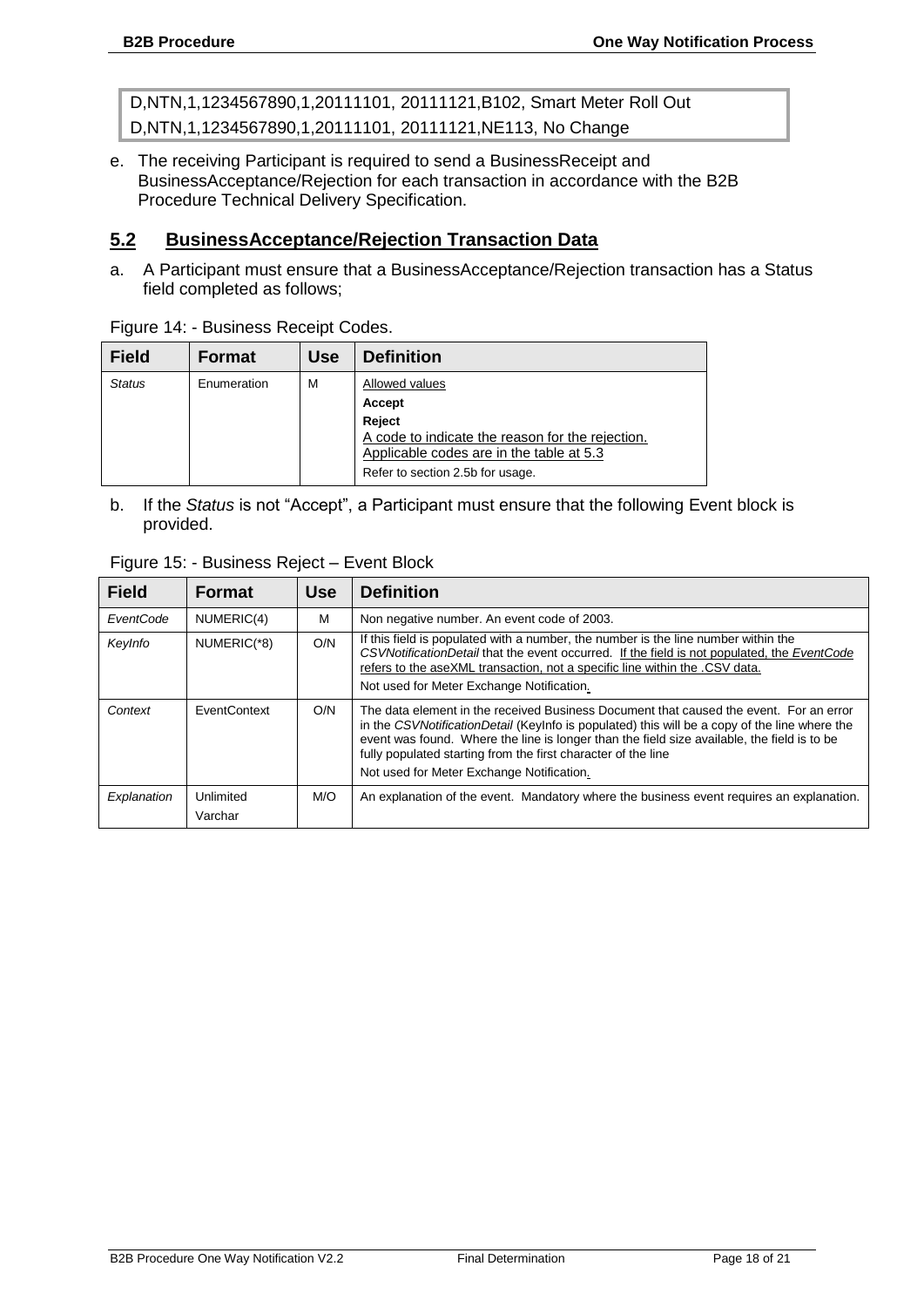#### <span id="page-19-0"></span>**5.3 Applicable events:**

- a. Participants must use the most relevant Business Event(s). Where multiple *EventCodes* are applicable, these may be provided.
- b. Where the *EventCode* is not in the aseXML reserve range (0-999), an *EventCode* Description should be included in accordance with the aseXML Guidelines.
- c. The reference table for Business Events that can apply to this process and the relevant Business Signals, including *EventCode(s)* is located in section 5.3 of the B2B Procedure Technical Guidelines for B2B Procedures.